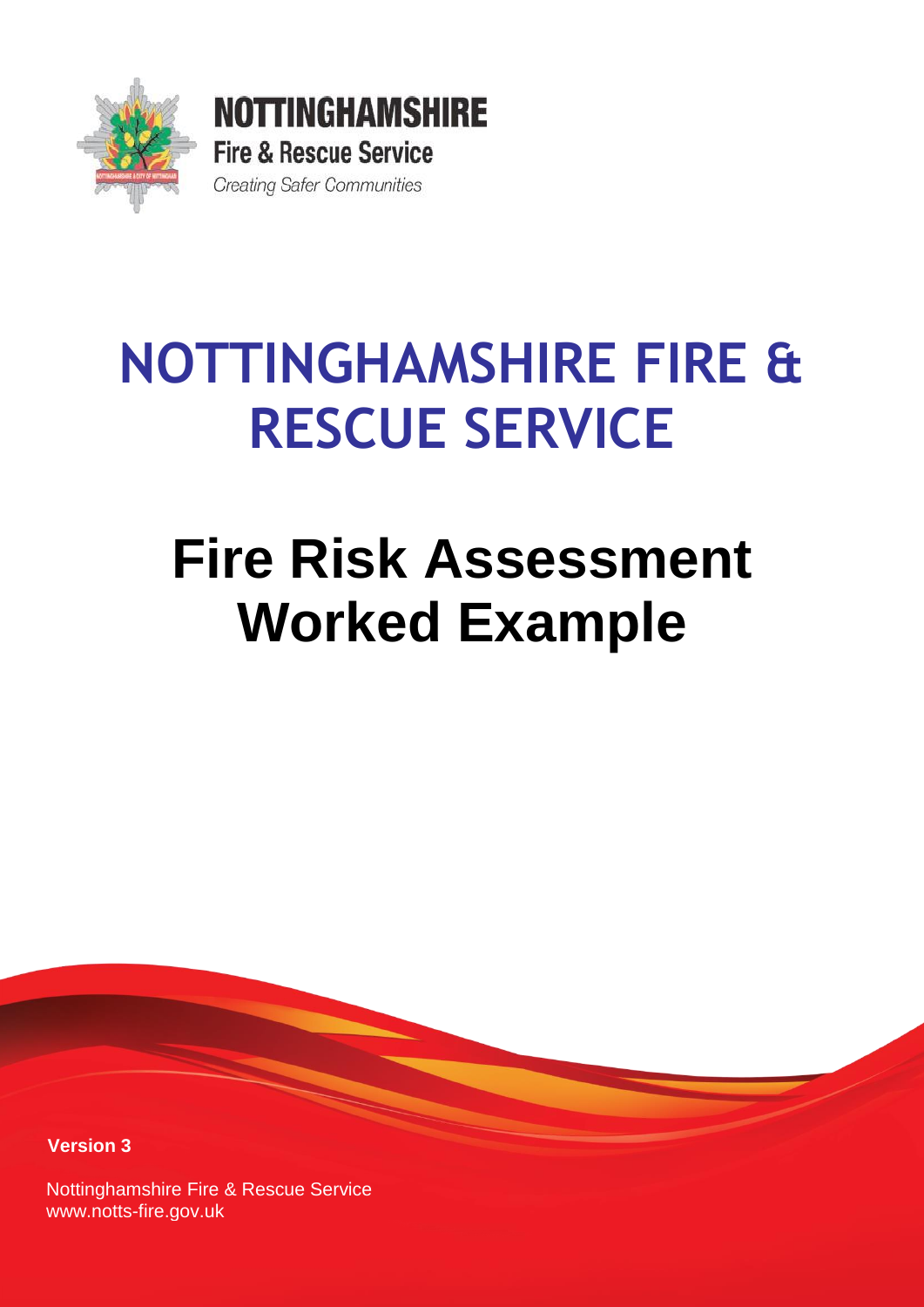# **CONTENTS**

Introduction – Fire Risk Assessment (How to complete)

# Section

| 1  |    | <b>Premises Particulars</b>                   |  |  |  |
|----|----|-----------------------------------------------|--|--|--|
| 2  |    | <b>Relevant Fire Safety Legislation</b>       |  |  |  |
| 3  |    | <b>General Description of Premises</b>        |  |  |  |
| 4  |    | People Especially at Risk from Fire           |  |  |  |
| 5  |    | <b>Plan Drawing</b>                           |  |  |  |
| 6  |    | Fire Hazards and their Elimination/Control    |  |  |  |
| 7  |    | <b>Fire Protection Measures</b>               |  |  |  |
|    | 7a | Means of Escape (Horizontal Evacuation)       |  |  |  |
|    | 7b | Means of Escape (Vertical Evacuation)         |  |  |  |
|    | 7c | Measures to Limit Fire spread and Development |  |  |  |
|    | 7d | <b>Emergency Lighting System</b>              |  |  |  |
|    | 7e | <b>Fire Safety Signs and Notices</b>          |  |  |  |
|    | 7f | <b>Fire Warning System</b>                    |  |  |  |
|    | 7g | <b>Fire Fighting Equipment</b>                |  |  |  |
|    | 7h | <b>Automatic Fire Suppression Systems</b>     |  |  |  |
| 8  |    | Management - Procedures and Arrangements      |  |  |  |
| 9  |    | Management - Training                         |  |  |  |
| 10 |    | Management - Maintenance and Testing          |  |  |  |
| 11 |    | <b>Fire Risk Assessment</b>                   |  |  |  |
| 12 |    | <b>Action Plan</b>                            |  |  |  |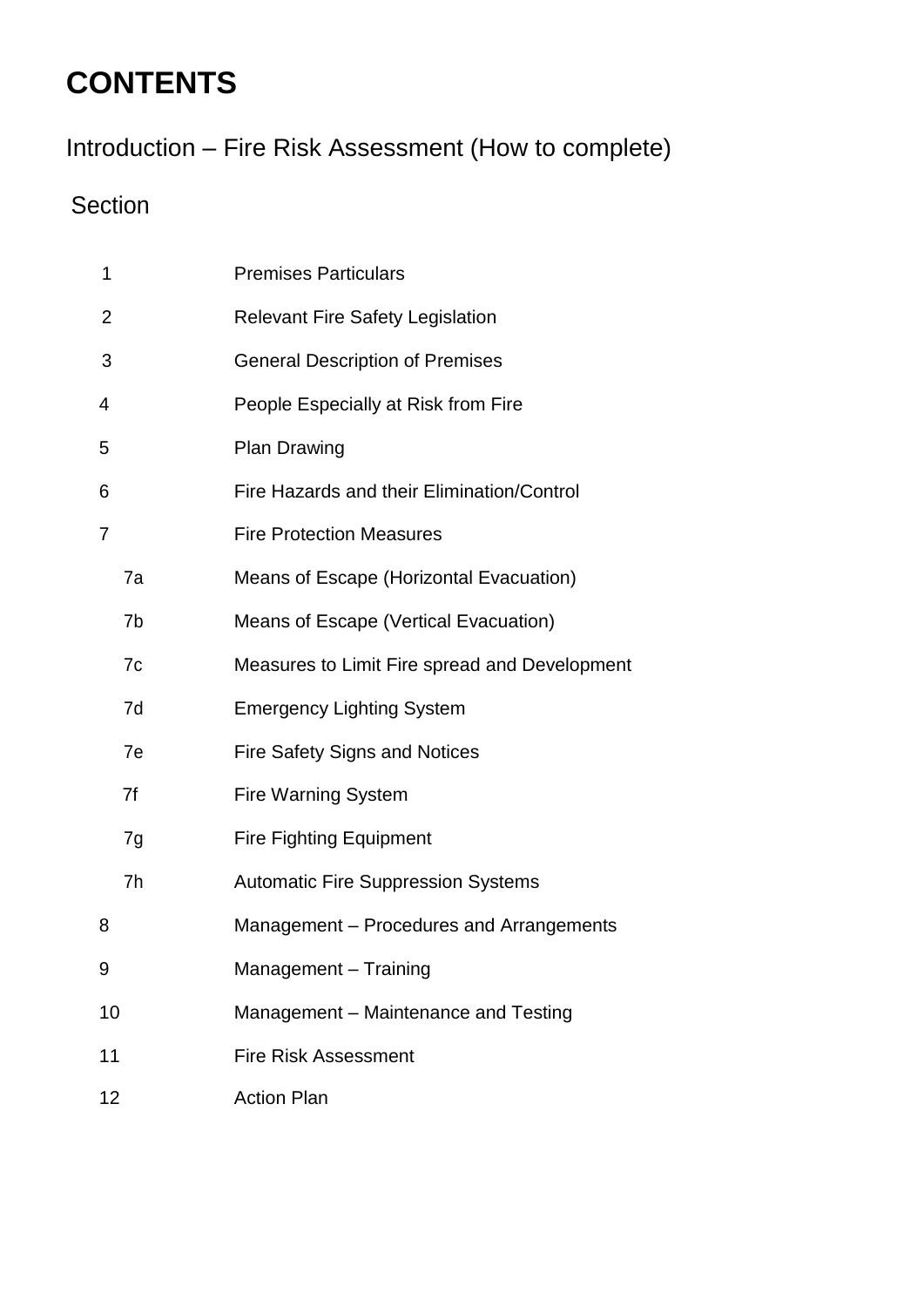# **Introduction**

This document suggests information that should be contained in a fire risk assessment record. When completed in accordance with all suggestions it may serve as a record of a fire risk assessment as required by the **Regulatory Reform (Fire Safety) Order 2005 and Management of Health & Safety at Work Regulations 1999**

From the time these Regulations came into force it is a requirement for Responsible Persons to:

- Carry out a fire risk assessment of the premises taking into consideration all employees and all other (relevant) persons who may be affected by a fire in the workplace, and to make adequate provision for any disabled people with special needs who use or may be present in the premises;
- Identify the significant findings of the risk assessment and the details of anyone who might be especially at risk in case of fire. If more than five people are employed it is a requirement that these significant findings are recorded; *(However it is recommended that a written record is produced on all occasions to assist with the process of on going reviews)*
- Provide and maintain such fire precautions as are necessary to safeguard those who use the workplace; and
- Provide information, instruction and training to employees about the fire precautions in the workplace

Further guidance can be found in the Fire safety law and guidance documents for business published by the Department for Communities and Local Government. These are available to purchase or download free by visiting the website:

[https://www.gov.uk/government/organisations/department-for-communities-and-local](https://www.gov.uk/government/organisations/department-for-communities-and-local-government/series/fire-safety-law-and-guidance-documents-for-business)[government/series/fire-safety-law-and-guidance-documents-for-business](https://www.gov.uk/government/organisations/department-for-communities-and-local-government/series/fire-safety-law-and-guidance-documents-for-business)

*The recording of information within this document should be in a narrative format and not simply a Yes or No answer to a question.*

# **Fire Risk Assessment (How to complete)**

Divide the premises into areas/rooms/floors as necessary and carry out a fire risk assessment for each part. During the assessment and evaluation of the findings you should bear in mind the following.

#### **Significant Findings:**

When undertaking the fire risk assessment, the significant findings should be recorded. The significant findings should include:

- a record of the protective and preventative measures already in place to control the risks;
- what further action, if any, needs to be taken to reduce risk sufficiently;

#### **Review and Revision**

The assessment should be reviewed or revised following any of the following:-

- *Any significant change of work practices*
- *Any significant change in staff levels*
- *Any structural or material alteration to the premises*
- *Any near miss or fire*
- *Annually from the date of the last assessment or review*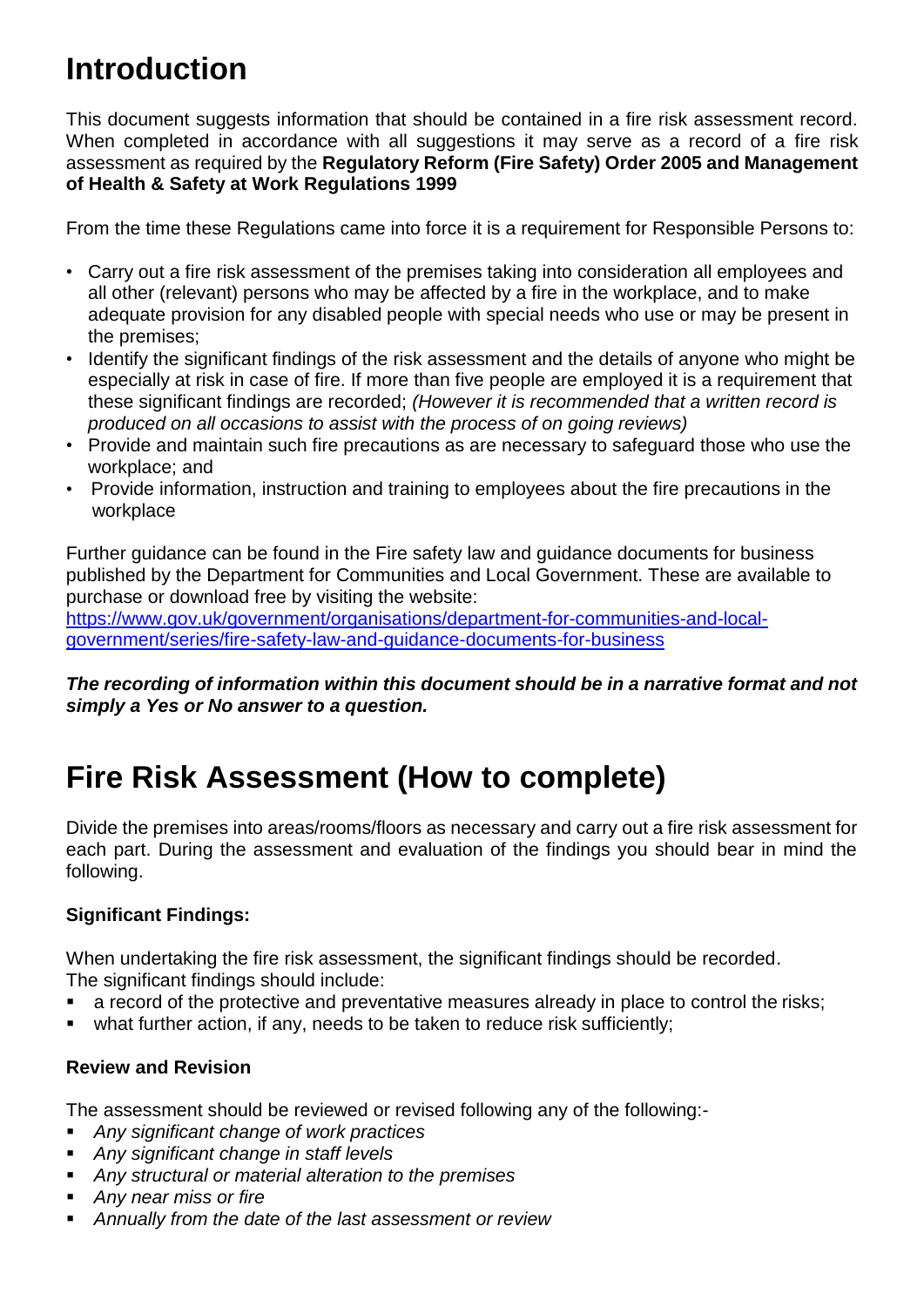# **1 Premises Particulars**

Specify the following particulars:-

- *Name and Address of Premises:*
- *• Telephone Number:*
- *• Use of Premises:*
- *• Guidance used as the basis for assessment:*
- *• Responsible Person (Owner/Employer/Person(s) in Control of the premises):*
- *• Date of Risk Assessment:*
- *Date of Review:*
- *• Name & relevant details of the person carrying out the Fire Risk Assessment:*
- *Experience and qualifications of the Fire Risk Assessor:*
- *Names and positions of persons consulted by the Fire Risk Assessor:*
- *Previous fire losses at the premises:*

# **2 Relevant Fire Safety Legislation**

Specify the title(s) of the applicable legislation eg: The Regulatory Reform (Fire Safety) Order 2005.

State the enforcing authority for that legislation eg: The Health and Safety Executive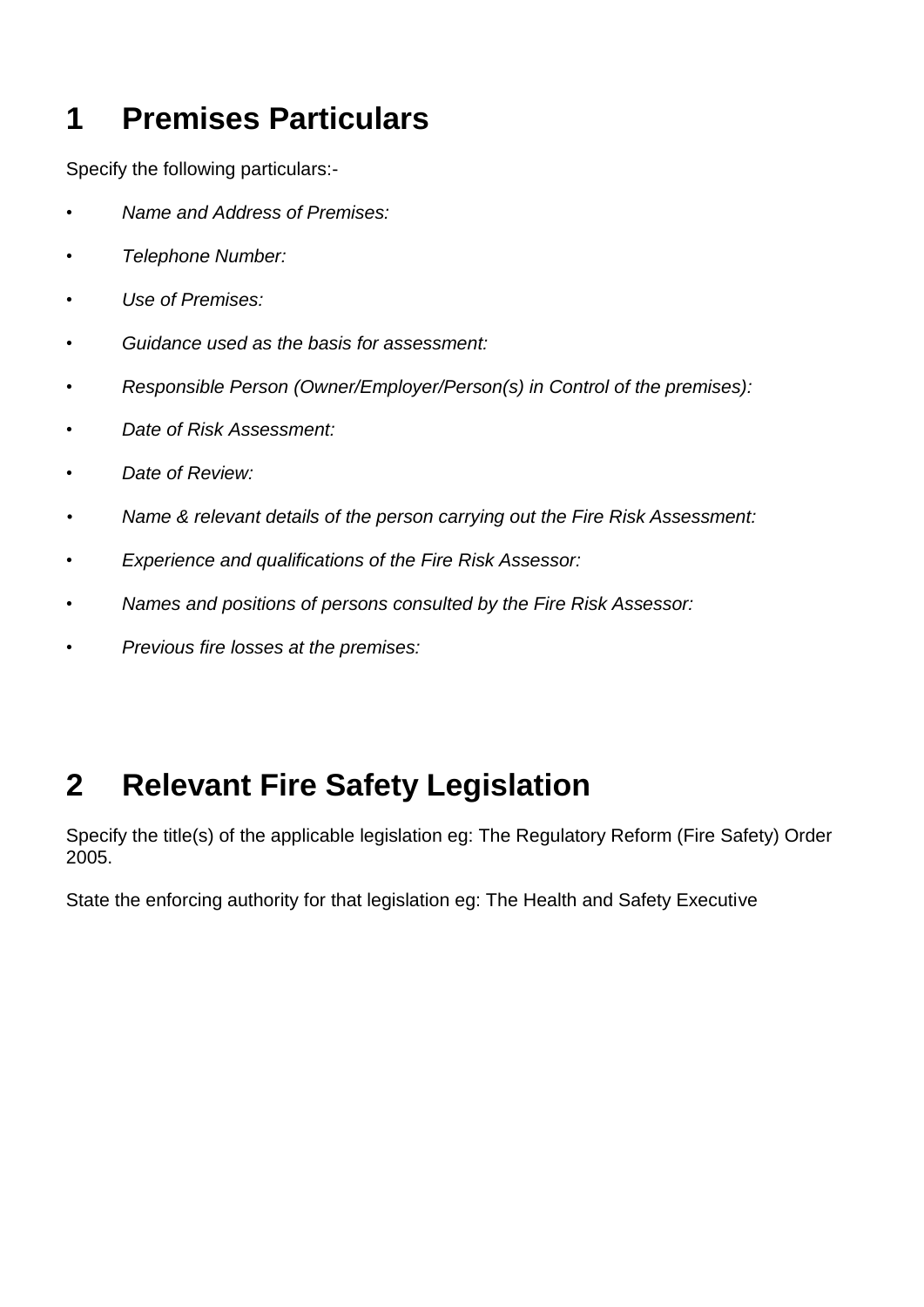# **FIRE RISK ASSESSMENT**

**The purpose of this report is to provide an assessment of the risk to life from fire in these premises, and where appropriate, to make recommendations to ensure compliance with fire safety legislation. The report does not address the risk to property or business continuity from fire.**

# **1 PREMISES PARTICULARS**

**Date of Risk** 1<sup>st</sup> April 2020 *Assessment Date of* 31st March 2021 *Review Responsible Person (Owner/Employer or Person in control of the premises)* Mr W Scarlett, Owner and Employer *Use of Premises*  Offices *Guidance used*  DCLG Offices and Shops *Premises Name* **Robin Hood Enterprises** *Address* Loxley House Forest House Lincoln Green **Notts** NG1 4FB *Tel no:* 01159 234567

#### *Name & contact details of the person who carried out the Fire Risk Assessment* Mr J Little, Fire Consultant. Newtown, Anyshire.

01332 987654 or [littlejohn@something.com](mailto:littlejohn@something.com)

#### *Experience and qualifications*

15 years Fire & Rescue Service, G.I.Fire E., BSc Fire Engineering, Warrington Certification (individual).

#### *Names of persons consulted by the Fire Risk Assessor*

Miss M Marian, Office Manager Miss Take, Facilities and Systems Coordinator

Mr D Lyte, Fire Alarm Technician, Safen Sound Alarm Systems Ltd.

#### *Premises Fire Loss Experience*

2009, fire involving microwave cooker. Contained to Tea Room, Ground floor. No persons affected. Fire and Rescue Service attended.

# **2 RELEVANT FIRE SAFETY LEGISLATION**

*Title of legislation*

Regulatory Reform (Fire Safety) Order 2005

*The above legislation is enforced by* Nottinghamshire Fire and Rescue Service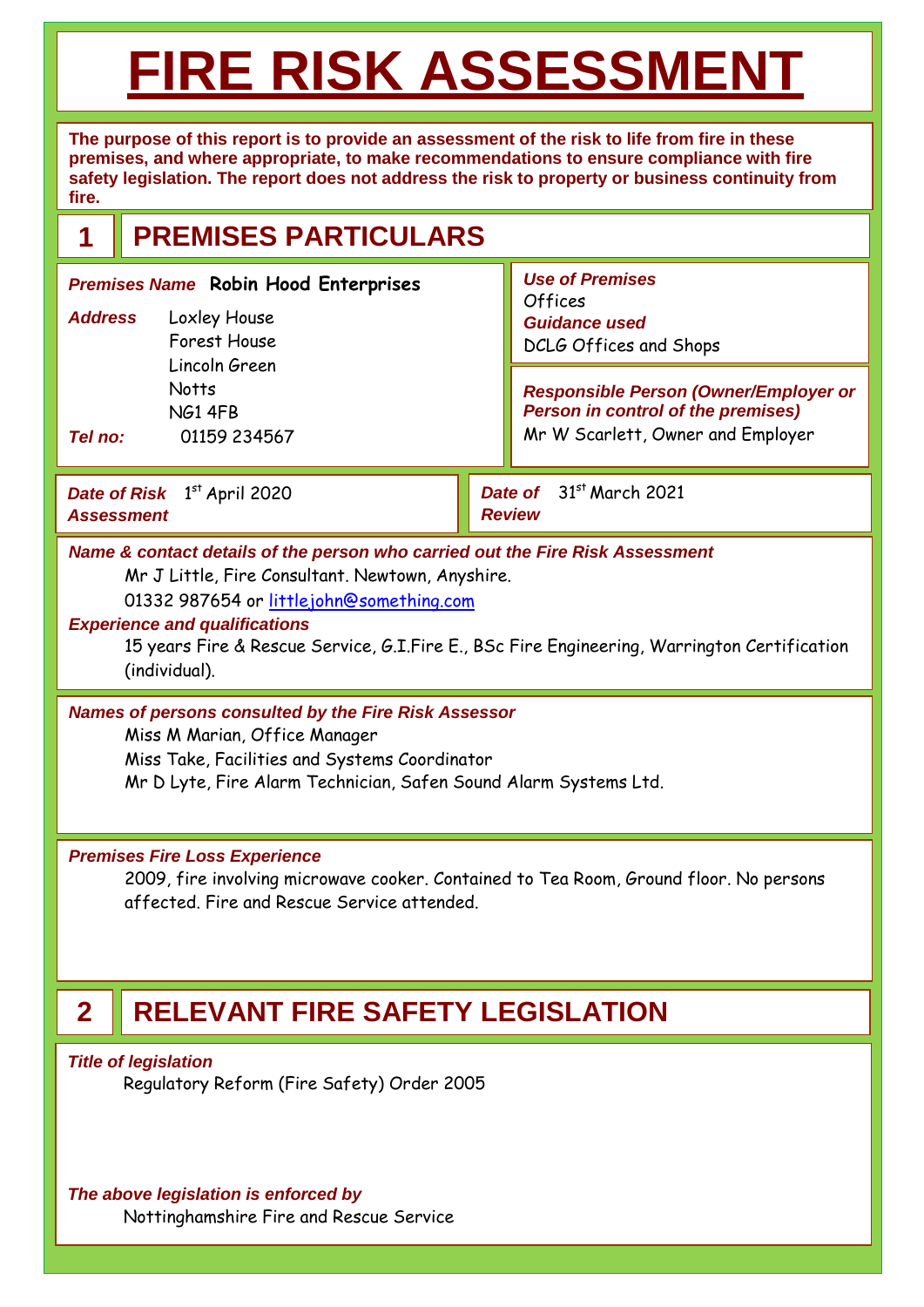# **3 GENERAL DESCRIPTION OF PREMISES**

Give a general description of the premises and the use to which it is put. Include the following details:

- *Construction detail of the premises (i.e. Brick/Timber/Concrete)*
- *Approximate age of premises*
- *Times in use*
- *Total number of persons employed in the premises at any one time*
- *Total number of persons who may resort to the premises at any one time*
- *Size of the premises (Length and Width and/or area)*
- *Number of floors and staircases*

# **4 PEOPLE ESPECIALLY AT RISK FROM FIRE**

Identify and specify the likely location of people at significant risk in case of fire, indicating why they are at risk, and what controls are or need to be in place:

#### *Consider:*

- *Persons who may be asleep in your premises*
- Employees, visitors, and other persons whose mobility, hearing or eyesight is *impaired*. *Consider use of Personal Emergency Evacuation Plans (PEEPs), extra staff training and evacuations aids.*
- *Other persons in the premises if the premises are multi-occupied - Varied working practices.*
- Areas where employees/others are isolated *(i.e. areas of your premises occupied when others are not)*
- *Young persons*
- *Contractors*
- *Visitors / Customers*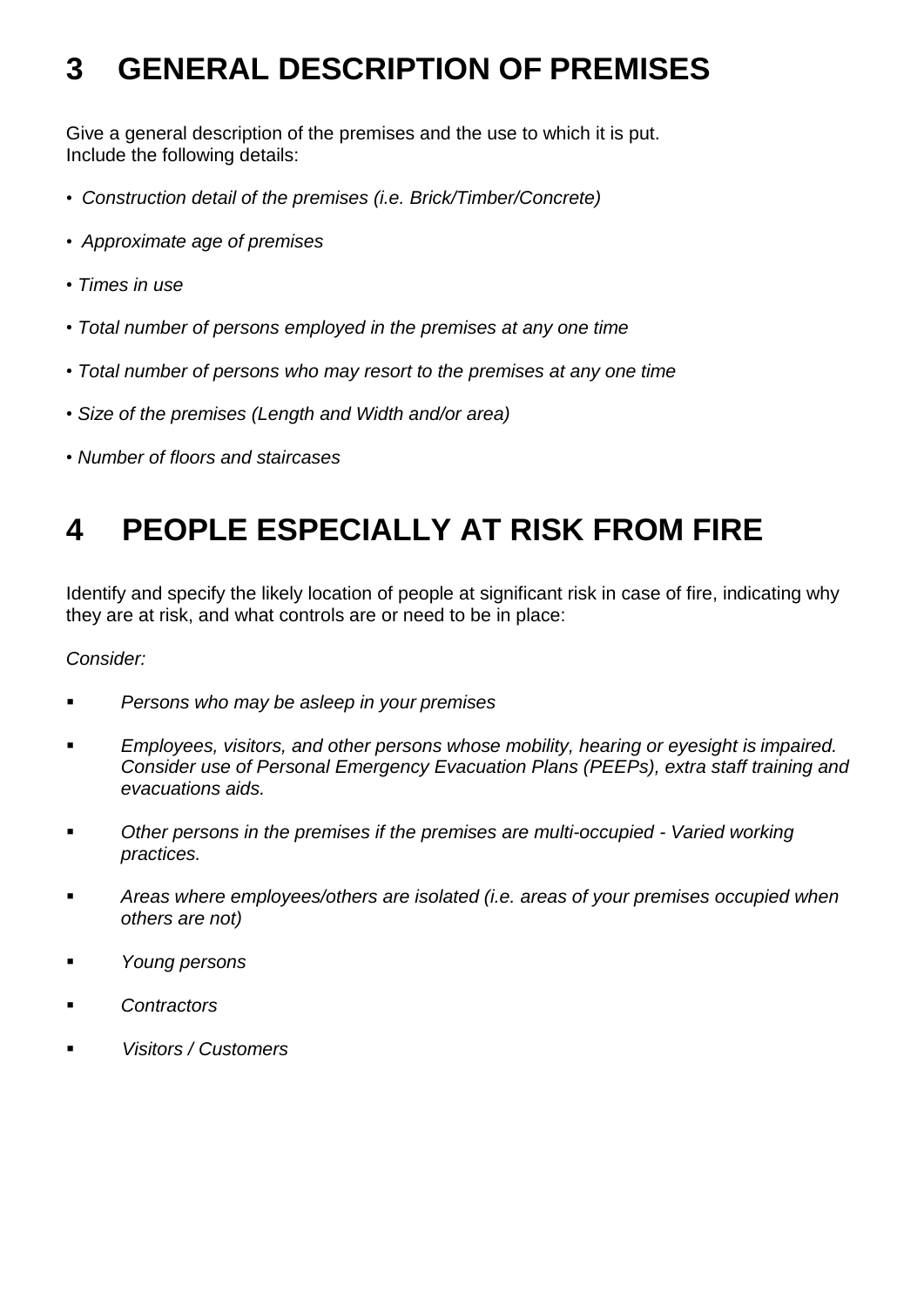# **3 GENERAL DESCRIPTION OF PREMISES**

#### *Age, details of construction, features*

The building comprises of an old, large, 'manor' type house, brick built with slate roof. (Built in 1930s)

The premises are considered to be of low risk due to conversion to office use in compliance with building regulations in 1995.

The building has one internal stairway which is protected by fire resisting walls, partitions and doors.

It has one external escape staircase leading from the second floor and serving the first floor to ground level.

| <b>Occupancy</b>                                                                          | <b>Size</b>                                                       |  |  |
|-------------------------------------------------------------------------------------------|-------------------------------------------------------------------|--|--|
| Times the premises are in use:<br>2000<br>0800<br>to                                      | <b>Building footprint</b><br>(Metres x Metres):<br>$30 \times 20$ |  |  |
| <b>The Total Number of persons Employed</b><br>within the premises at any one time:<br>23 | <b>Number of floors:</b>                                          |  |  |
| The Total Number of Persons who may                                                       | <b>Number of basements:</b>                                       |  |  |
| resort to the Premises at any one time:<br>30                                             | <b>Number of stairs:</b>                                          |  |  |

#### **PEOPLE ESPECIALLY AT RISK FROM FIRE 4**

*Identify and specify the location of people at significant risk in case of fire, indicating why they are at risk and what controls are or need to be in place:*

| <b>Sleeping occupants</b><br><i>i</i> ).  | None                                                                                                     |
|-------------------------------------------|----------------------------------------------------------------------------------------------------------|
| ii).<br><b>Disabled occupants</b>         | Wheelchair user employed on ground floor only                                                            |
| iii). Occupants in remote areas           | Basement in use for deposit/retrieval of archive<br>records by staff. It is not a working area.          |
| iv). Lone workers                         | Cleaning staff work outside of office hours.<br>These are employees and receive fire safety<br>training. |
| <b>Young persons</b><br>v).               | None                                                                                                     |
| vi). Others (include Outside contractors) | Contractors access the basement and roof space,<br>Permit to Work procedure in place.                    |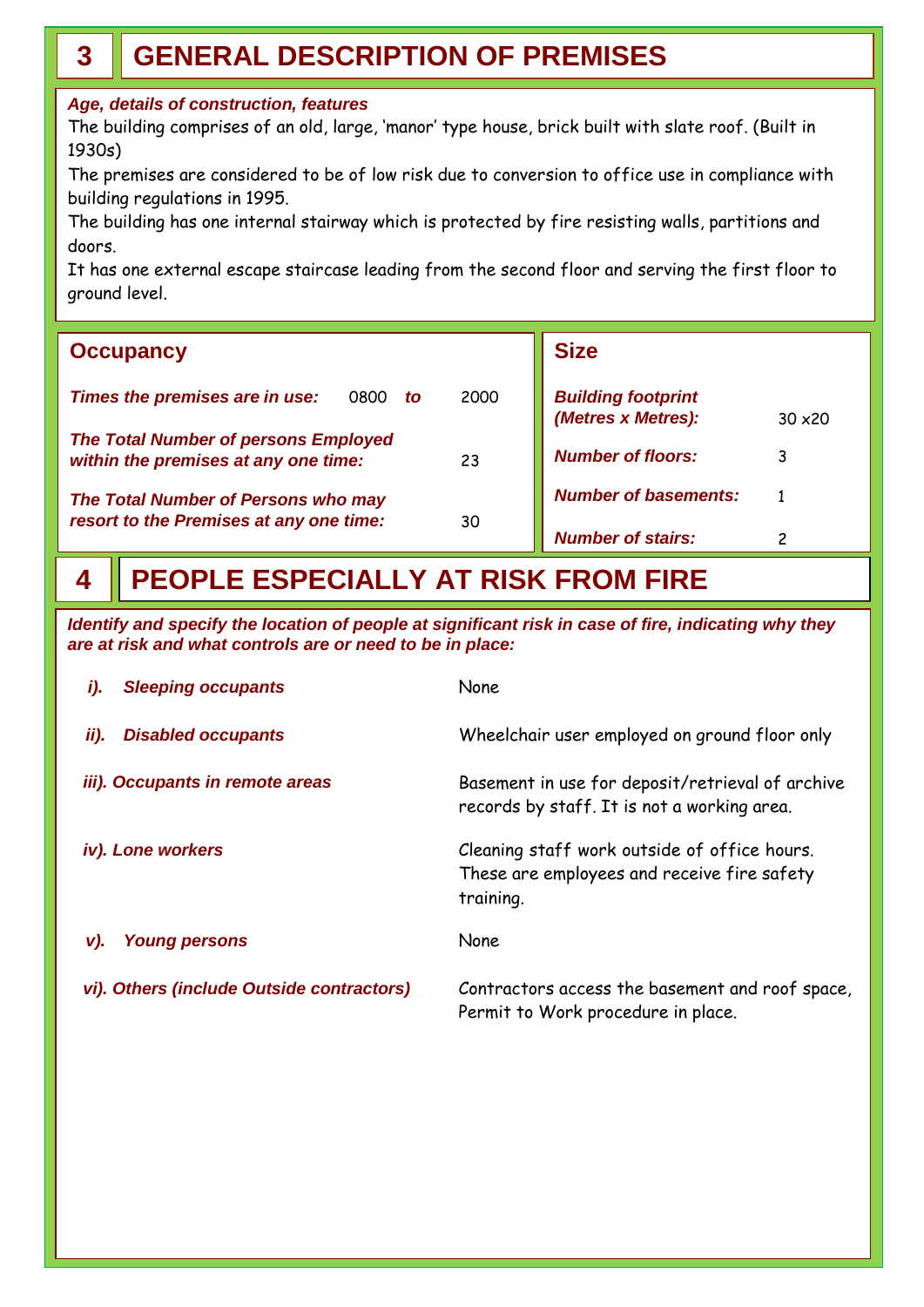# **5 PLAN DRAWING**

To assist the assessor in completing an assessment, and employees in understanding the findings and evacuation procedures/plans it is recommended that a single line drawing of the premises/area/room/floor is prepared, which should be attached to the risk assessment.

*The plan should show :-*

- *Escape routes,*
- *number of exits,*
- *number of stairs,*
- *fire resisting doors,*
- *fire resisting walls and partitions,*
- *places of safety etc.*
- *Fire safety signs and notices (i.e. pictographic fire exit signs, fire action notices etc.*
- *The location of fire warning devices (i.e. break-glass alarm points, sounders, rotary gongs)*
- *The location of emergency lights (to include hand held torches if provided)*

• *The location and type of fire fighting equipment (i.e. water extinguishers, foam extinguishers, etc.)*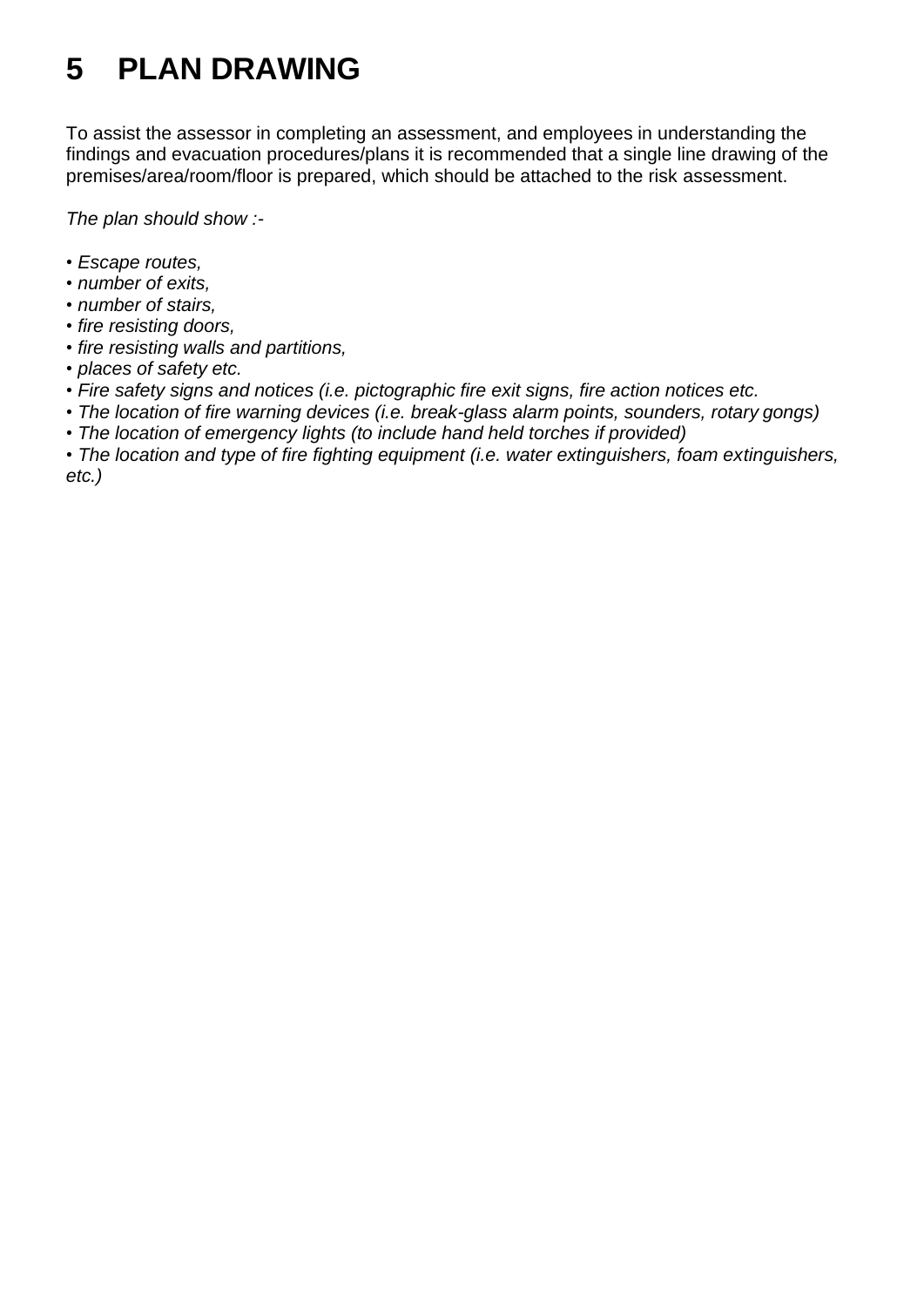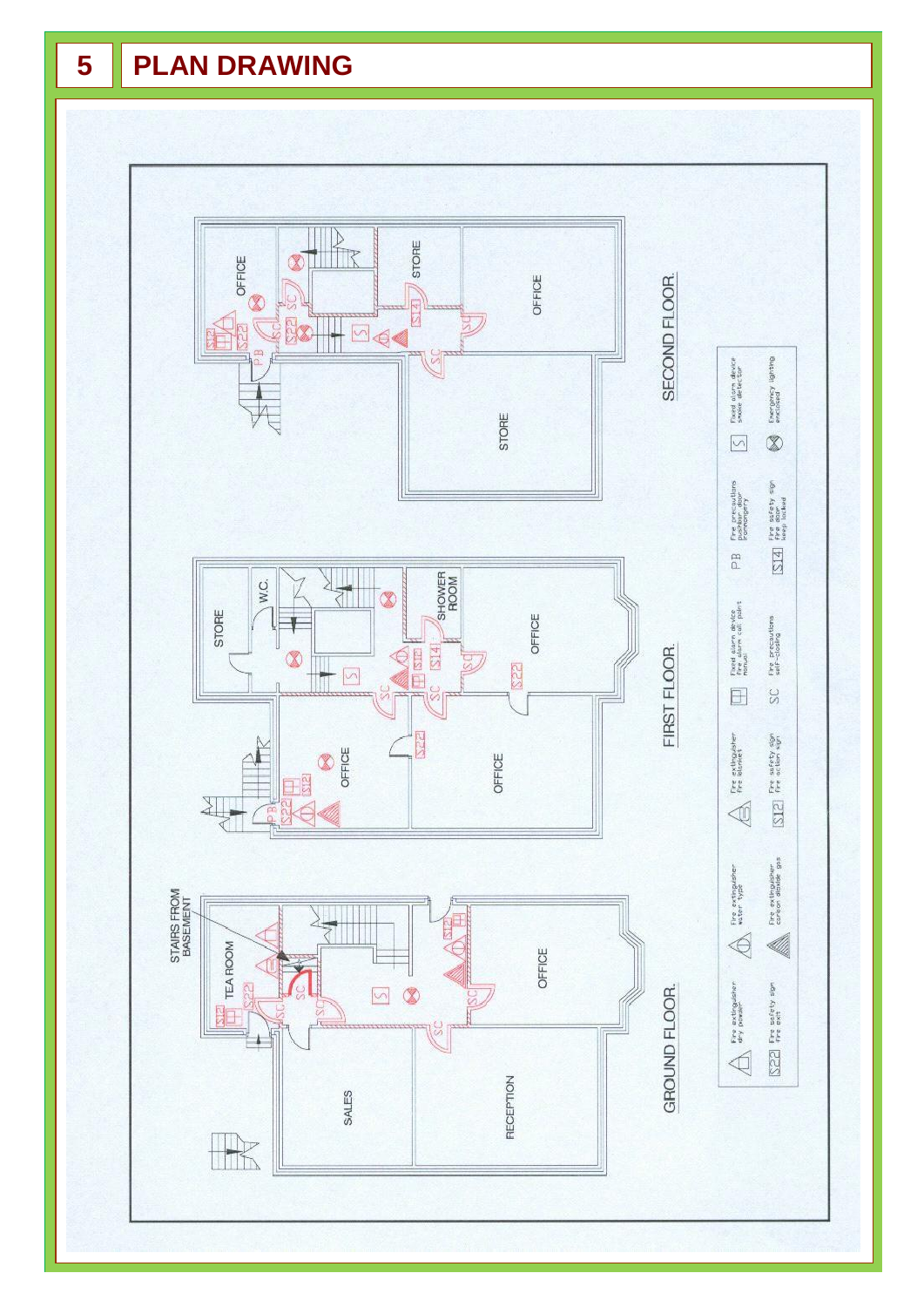# **6 FIRE HAZARDS AND THEIR ELIMINATION**

Consider any fire hazards within the area/room/floor:

#### ▪ *Ignition sources*

*Smoking materials /matches, lighters etc. Naked flames /hot work processes, Fixed /portable heaters, Boilers /engines /machinery, Cooking, Lighting equipment, Friction /sparks, Arson,*

#### ▪ *Fuel Sources*

*Flammable liquids /solvents /oils etc, Chemicals, Wood /paper /cardboard etc, Plastics /rubber /foam, Furniture and furnishings, Flammable gases Textiles, Display materials, Waste materials,*

#### ▪ *Work Processes*

*Can any fire risks identified be removed, replaced or reduced? Consider use of a COSHH cupboard for cleaning products etc.*

#### ▪ *Structural Features*

*Consider any structural features that could promote the spread of fire (e.g. open staircases, openings in walls and floors, large voids above ceilings and below floors). Additionally consider the potential combustibility of any structural features.*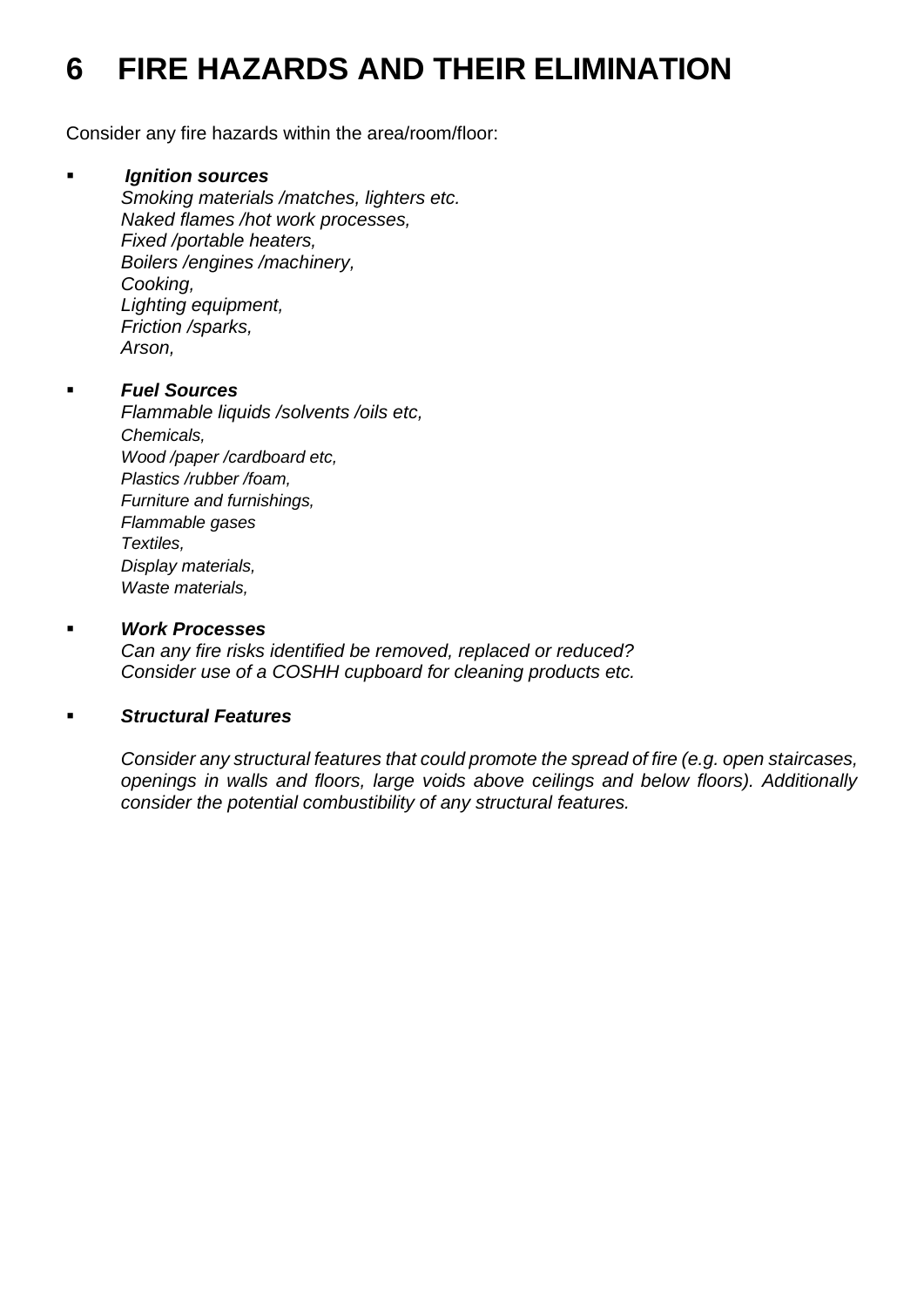# **6 FIRE HAZARDS AND THEIR ELIMINATION / CONTROL**

*Sources of Ignition: (Electrical, Smoking, Arson, Heating Installations, Cooking, Lightning)*  Smoking is not permitted in the building, a purpose made receptacle is provided at a designated external smoking area; this is emptied daily.

Portable Appliance Testing is recorded against all relevant electrical equipment within the business and the electric installation is inspected in accordance with NICEIC rules. The microwave oven and toaster are commercial quality appliances and subject to a daily cleaning regime.

There is no history of arson in the immediate neighbourhood, the metal waste bins are securely fastened and fixed away from combustible property during non-working times.

#### *Sources of Fuel and storage of combustible materials:*

Paper and stationery are kept in a store room built to 30 min fire resisting standard. Waste materials are cleared from the building daily. There are no flammable liquids stored. Permit to Work procedure requires measures by contractors for control of hot work and use of materials within the building. The basement is used for archive storage in purpose built rack systems, other than electric lighting there are no ignition sources in this area. The gas boiler and services intakes are in the basement within a 30 min fire resisting enclosure. The basement is provided with automatic fire detection.

#### *Work Processes that impact on General Fire Precautions:*

The majority of work involves the use of computer equipment; there are no processes that pose a significant fire risk. All IT equipment is under a maintenance contract with an outside contractor repairs are carried out off the premises. The company operates a clean desk policy and all nonessential electrical equipment is switched off at the close of business.

#### *Structural features that could promote the spread of fire:*

The structural features including the 1995 alterations are not deemed to promote fire spread. All services passing through compartments are adequately fire stopped. There are no voids or false ceilings.

#### *Hazards introduced by Outside contractors and building works:*

Contractors are required to have third party liability insurance and only appointed subject to satisfactory references.

During normal business hours the Permit to Work scheme is intended to control the effects of outside contractors, the Facilities and Services Coordinator inspects the work and location prior to the contractor leaving site.

Planned maintenance and decorating is arranged for weekends and out of hours. The employer undertakes inspection and security during these periods.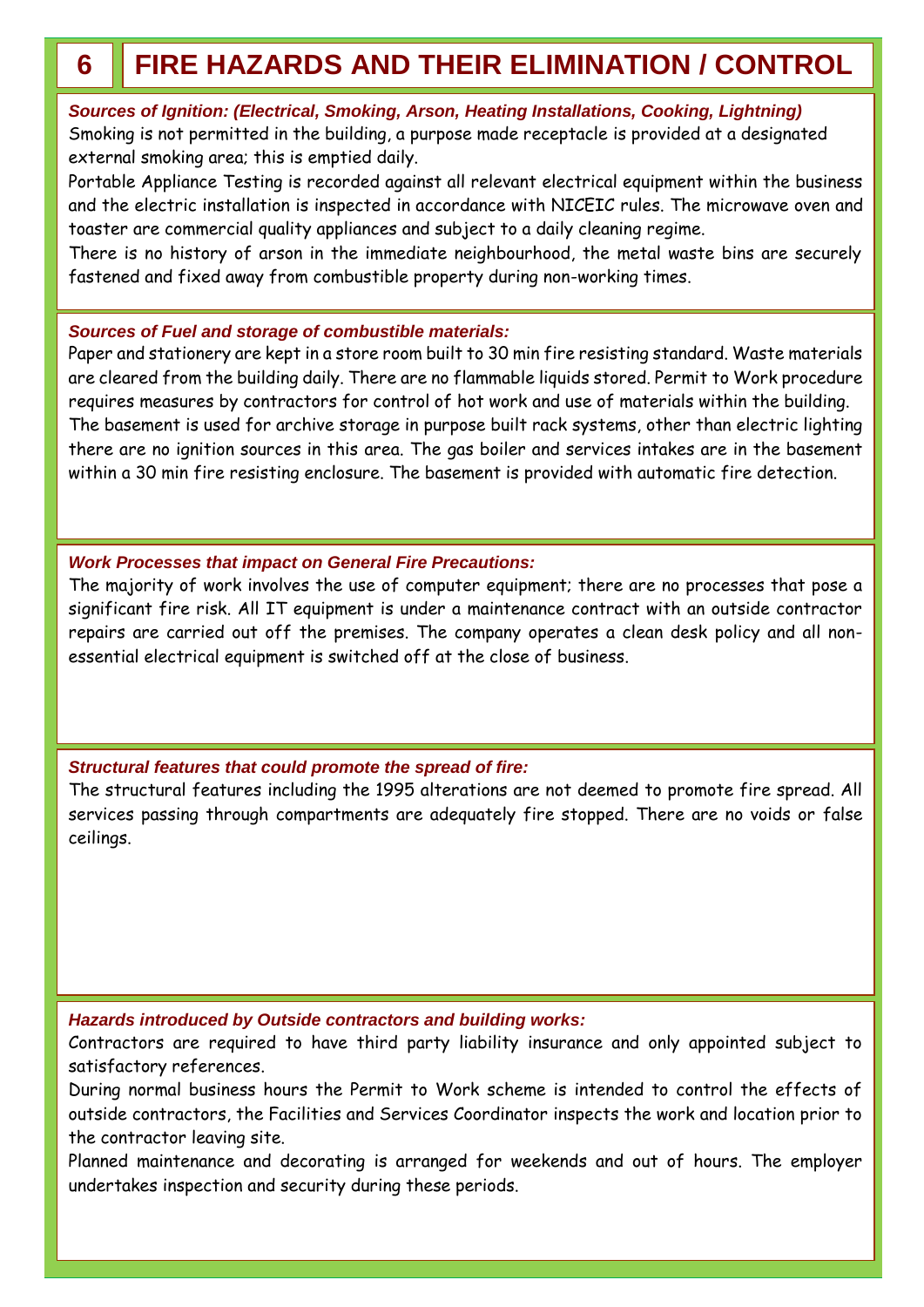# **7 FIRE PROTECTION MEASURES**

Consideration of the following factors should be recorded in a narrative format and not simply a Yes/No answer to a question.

## **7a MEANS OF ESCAPE – HORIZONTAL EVACUATION**

*Consider: -*

- *How fire hazards are controlled within the area/room/floor*
- *The need to control and monitor the number of occupants*
- *The number of occupants in the area/room/floor and their familiarity with the premises*
- *The likely spread of fire*
- *The time it would probably take to escape (2-3 minutes?)*
- In the event of a fire can all persons safely evacuate the premises after *taking into account the fire risks in the area?*
- *Housekeeping. Is there storage of combustibles or obstructions in escape routes?*
- *Travel distances. How far to the nearest exit?*
- *Definition and number of escape routes. Easily identified and available at all times?*
- *Number and widths of exits. Sufficient to evacuate all occupants quickly and easily?*
- *Inner rooms situations. Is there exit only available through another room?*
- *Corridors. Do they need to be protected by fire resisting walls and doors?*
- *Dead-end conditions. Is there only one way out?*
- *Door openings and door fastenings. Can door(s) be opened easily without the use of a key?*
- *Do all escape routes lead to a place of safety (e.g. not to an enclosed yard)?*
- *Sufficient number of stairways?*
- *Provisions for people with disabilities. Deaf, Blind, Mobility issues or special needs etc.*

## **7b MEANS OF ESCAPE – VERTICAL EVACUATION**

*Consider: -*

- *Are there sufficient stairways to get all occupants out of the premises even if one stairway is inaccessible due to fire?*
- *If only one stairway, is it adequately protected by fire resisting construction with an exit to safety outside?*
- *Are the stairways wide enough to get all occupants out of the premises? (including disabled persons)*
- *Do the doors, walls and partitions to the stairways need to be fire resisting (i.e. could a fire spread to the staircase(s) before occupants have evacuated taking in to account the fire hazards present)?*
- *Do the exits from the stairways lead to place of safety (e.g. not to an enclosed yard)*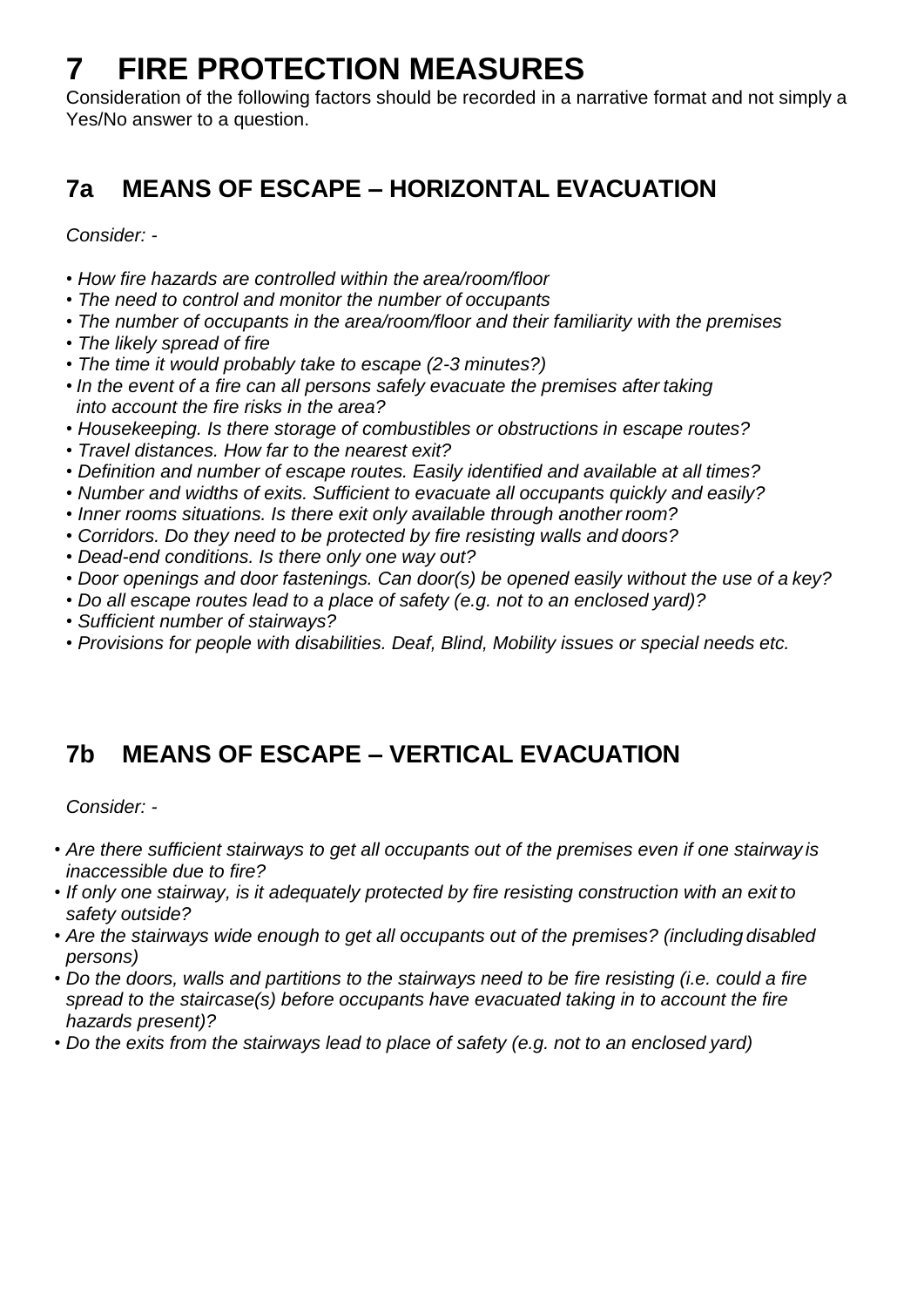# **7 FIRE PROTECTION MEASURES**

### **7a MEANS OF ESCAPE – HORIZONTAL EVACUATION**

#### *Commentary:*

All employees are trained in what actions to take on hearing the alarm or discovering a fire. There are no employees with disabilities that would prejudice their evacuation from the premises.

There are sufficient fire exits of suitable width from the premises that will allow all persons within the premises to evacuate in the event of fire. Other than the basement area there are no dead-end conditions.

It is anticipated that a fire in the building would be a slow to medium growth fire involving carbonaceous materials. It is also anticipated that any fire would be noticed fairly soon after ignition by employees due to the working practices of the building.

Furthermore some areas are covered by automatic smoke or heat detectors. This automatic fire detection provides early warning for those employees and cleaners who may be isolated (i.e. remote or lone working)

It is anticipated that all employees and persons within the building will have evacuated the building before any escape route becomes untenable.

All escape routes lead to a place of safety.

All escape routes are covered by Emergency Escape Lighting.

#### *Deficiencies:*

Panic bar door fastenings cannot be easily opened at all material times.

Fire resisting door sets are not provided with intumescent strips and cold smoke seals.

### **7b MEANS OF ESCAPE – VERTICAL EVACUATION**

#### *Commentary:*

First Floor – There is both an internal stairway and external Fire escape serving the first floor. This is considered adequate for means of escape from the first floor.

Second Floor - There is both an internal stairway and external Fire escape serving the second floor. This is adequate as the second floor is used for office accommodation and storage. Basement – There is a single stairway serving the basement. This is adequate as the basement is

used as a deposit/retrieval store.

The internal Stairway – this is protected by 30 mins fire resisting construction and at second floor level is separated from the route giving access to the alternative external stairway.

The external Stairway – this is a steel construction with hand rails to both sides and anti-slip treads and landings.

#### *Deficiencies:*

Glazing at first floor level within 1.8 metres horizontally of the external stairway is not fire resisting.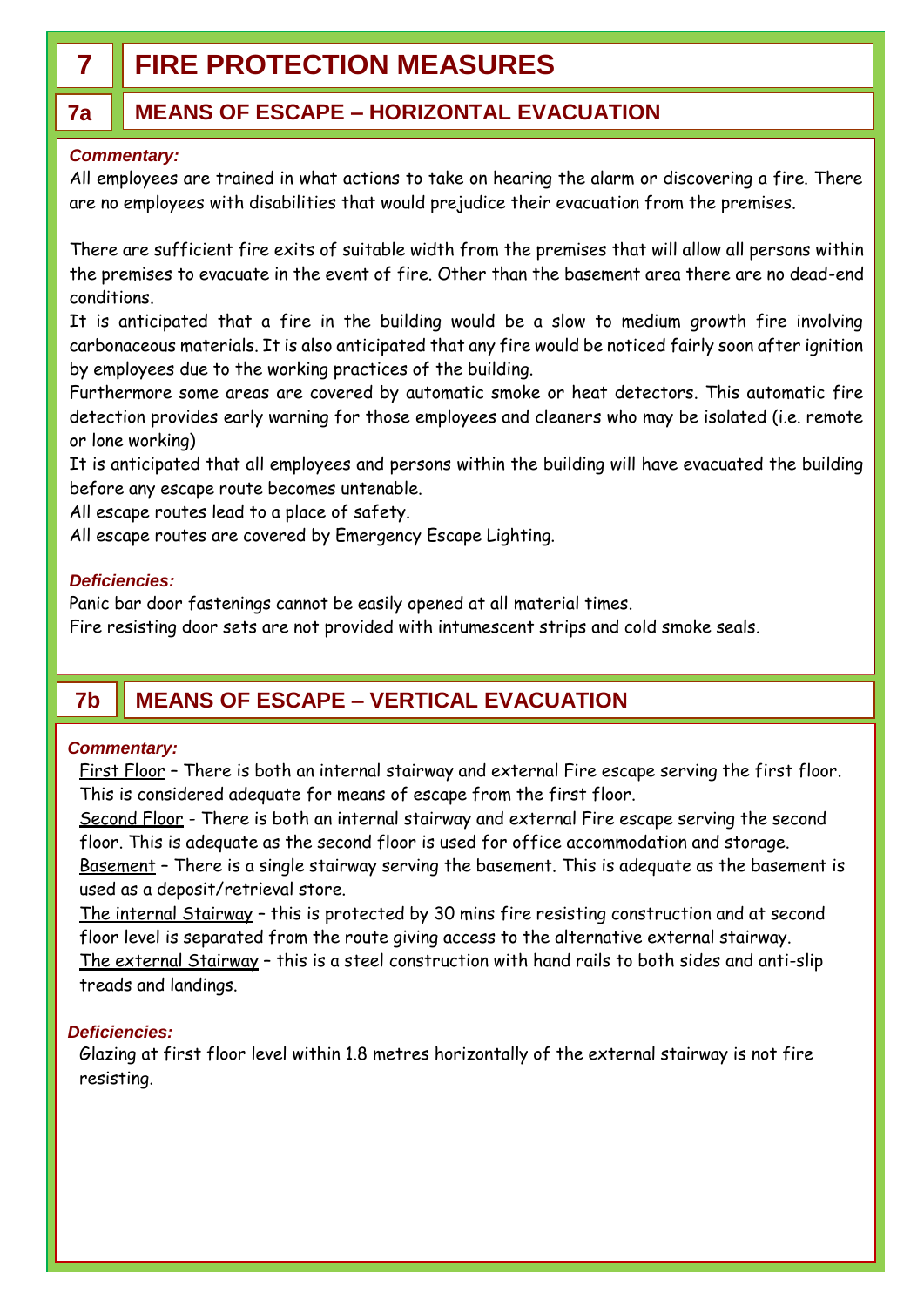### **7c MEASURES TO LIMIT FIRESPREAD AND DEVELOPMENT**

#### **COMPARTMENTATION**

*Consider:-*

- *Identifying compartment boundaries, walls, floors shafts such as staircases and lifts.*
- *The integrity of all joints.*
- *Firestopping around ductwork and services that pass through compartment walls.*
- *Measures to prevent the passage of heat and smoke through ductwork.*
- *Identify the standard of fire resistance required.*

#### **WALL AND CEILING LININGS**

*Consider:-*

- *Protected escape routes, horizontal and vertical should be free of decorative adornments and hangings which are not fire retardant.*
- *Thermoplastic materials in suspended ceilings and lighting diffusers.*
- *Classification of Linings required in circulation spaces.*

### **7d EMERGENCY LIGHTING**

*Consider:-*

- *If the premises are in use during the hours of darkness (consider winter months) escape lighting should be provided. (However, adjacent street lighting through external glazing, may be considered)*
- Areas of the premises with no natural light (internal spaces) should be provided with *escape lighting.*
- *If the premises are large and/or complex an escape lighting system should be installed to the current British Standard.*
- *Where the premises are small a number of hand held torches strategically located may be sufficient?*
- *When operated is there sufficient illumination for occupants to see the external escape routes clearly?*
- *Does the system operate on sub-circuit failure?*
- *Is there sufficient illumination at changes in level and changes in direction?*
- *Is there sufficient illumination to show fire exit doors and their operation?*
- *Is there sufficient illumination to show fire alarm call points and fire fighting equipment?*

### **7e FIRE SAFETY SIGNS AND NOTICES**

- *Do all fire safety signs comply with the current standard (pictogram – symbols)?*
- *Are there sufficient fire exit signs on the escape routes?*
- *Are internal fire resisting doors indicated with "Fire Door-Keep Shut" notices?*
- *Are internal fire resisting doors to cupboards indicated with "Fire Door –Keep Locked Shut" signs?*
- *Where necessary are fire exit doors marked with "Fire Exit-Keep Clear" notices? (outside face)*
- *Are there signs indicating how to use door opening mechanisms e.g. "Push Bar to Open"?*
- *Are general fire action notices displayed stating what to do in a fire situation?*
- *Is fire-fighting equipment indicated?*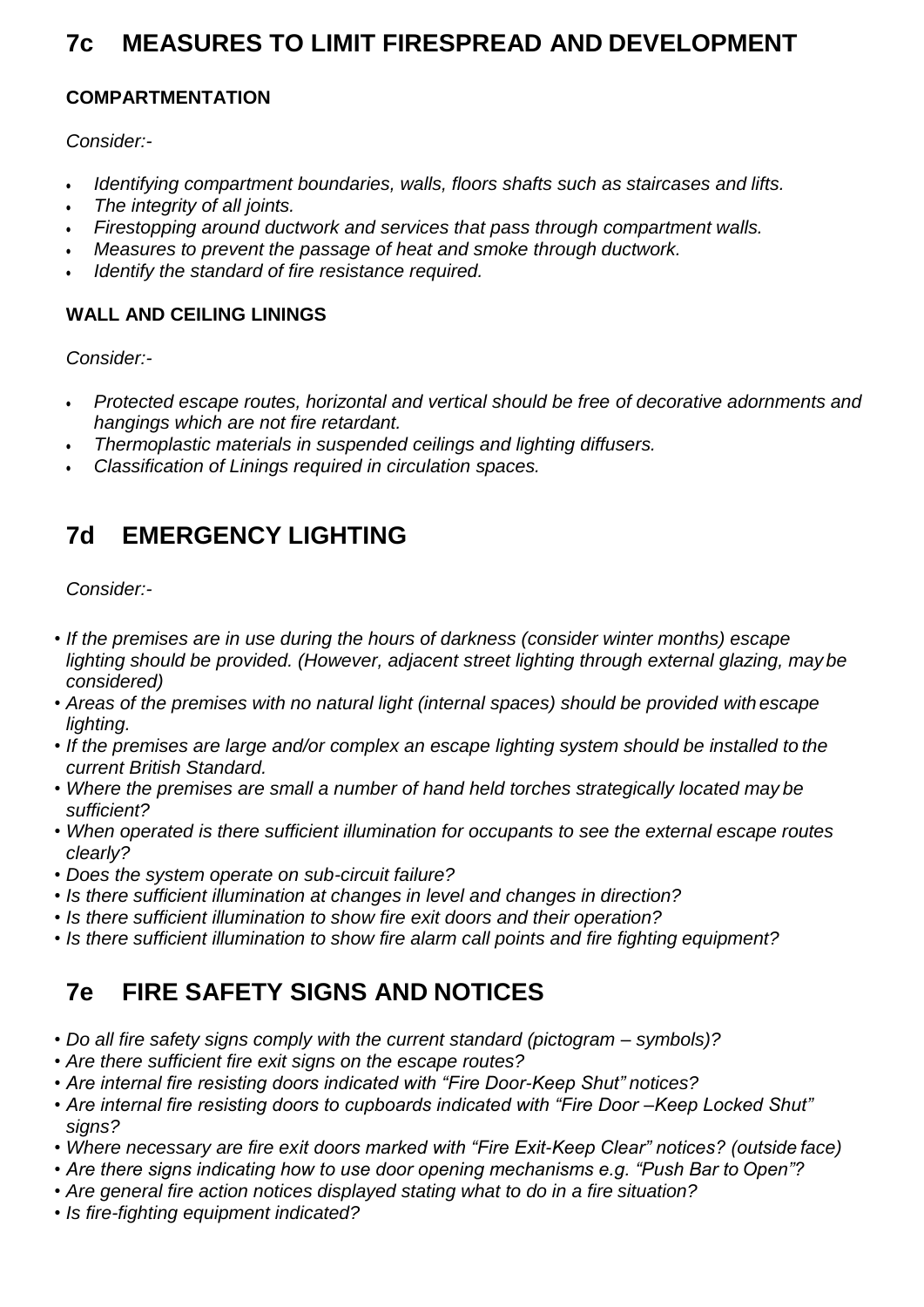# **7c MEASURES TO LIMIT FIRE SPREAD AND DEVELOPMENT**

#### **COMPARTMENTATION**

#### *Commentary:*

Walls to the stairway, all floors and ceilings are of sound construction with no gaps or holes where pipework or conduits pass through.

#### *Deficiencies:*

None observed.

#### **SURFACE SPREAD OF FLAME**

#### *Commentary:*

Emulsion paint finishes to all walls and ceilings. Other than safety signs and notices there are no materials in the stairs that will promote the spread of flame.

#### *Deficiencies:*

None observed.

# **7d EMERGENCY LIGHTING SYSTEM**

#### *Commentary:*

Electric emergency escape lighting is provided internally by separate fittings, they are nonmaintained type of 3 hour duration. Externally there is sufficient street lighting to see the way to safety away from the building. Only escape routes, including basement are provided for not, individual offices.

#### *Deficiencies:*

At the time of the fire risk assessment 2 fittings did not illuminate. The test frequency was recorded as quarterly. Monthly testing is required.

### **7e FIRE SAFETY SIGNS AND NOTICES**

#### *Commentary:*

Fire exit routes have directional signs which are clearly visible and illuminated by emergency lighting. Fire extinguishers have appropriate location signs and notices as to their use. Fire resisting doors have keep locked or shut signs where required. Fire Action Notice is displayed next to all fire alarm call points.

#### *Deficiencies:*

None observed.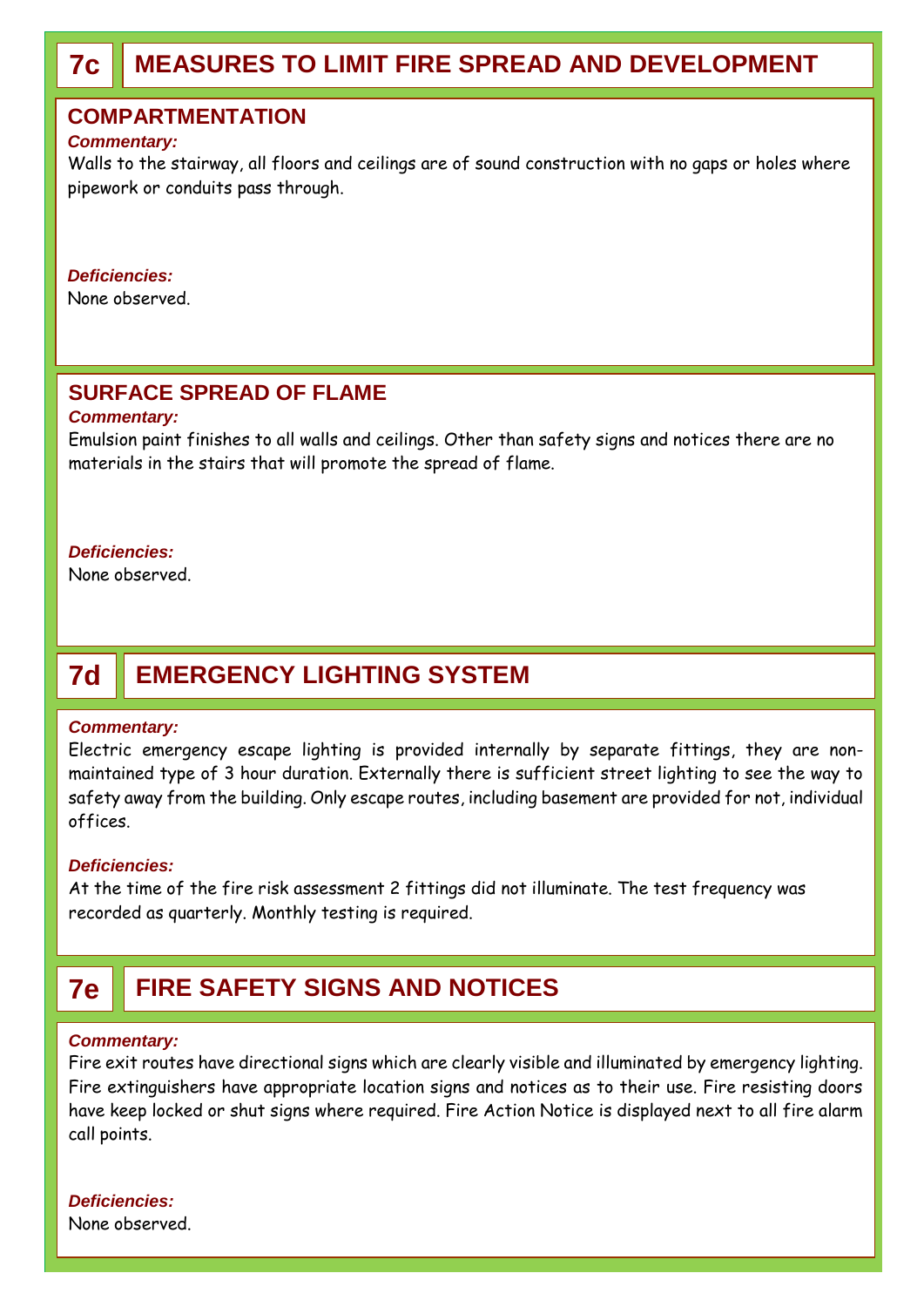# **7f FIRE WARNING SYSTEMS**

- *Is there a suitable fire warning system to alert occupants in the event of a fire?*
- *If the premises are large and/or complex an electric fire alarm should be installed to the current British Standard.*
- Can all occupants be alerted by the alarm when it is sounded? (Including persons with hearing *difficulties)*
- *Is there a need for automatic fire detection i.e. sleeping risks, multi-occupied premises, varied working, inner rooms situations, mezzanine floors?*

## **7g FIRE FIGHTING EQUIPMENT**

- *Is there sufficient fire fighting equipment provided for the area/room/floor?*
- *Is the fire fighting equipment appropriate for the risks?*
- *Is the fire fighting equipment simple to use?*
- *Has a competent person checked fire extinguishers within the last twelve months?*
- *Does it conform to a standard?*
- *Is the fire fighting equipment located on the escape routes and near to exit doors?*
- *Is it securely hung on wall brackets or suitable floor plates, unobstructed and easily accessible?*

### **7h AUTOMATIC FIRE SUPPRESSION SYSTEMS**

- *What type of system is provided? (Specific risk coverage, partial building or whole building coverage)*
- *What type of supply of suppression media? (e.g. water mains fed, water tank supply, inert gas pressurized cylinder, etc.)*
- *Is the system for life or property protection?*
- *Has a competent person checked the system within the last twelve months?*
- *What standard does it conform to?*
- *Is the control equipment clearly indicated by signage external to the building?*
- *Is it linked to sound the fire alarm upon its operation?*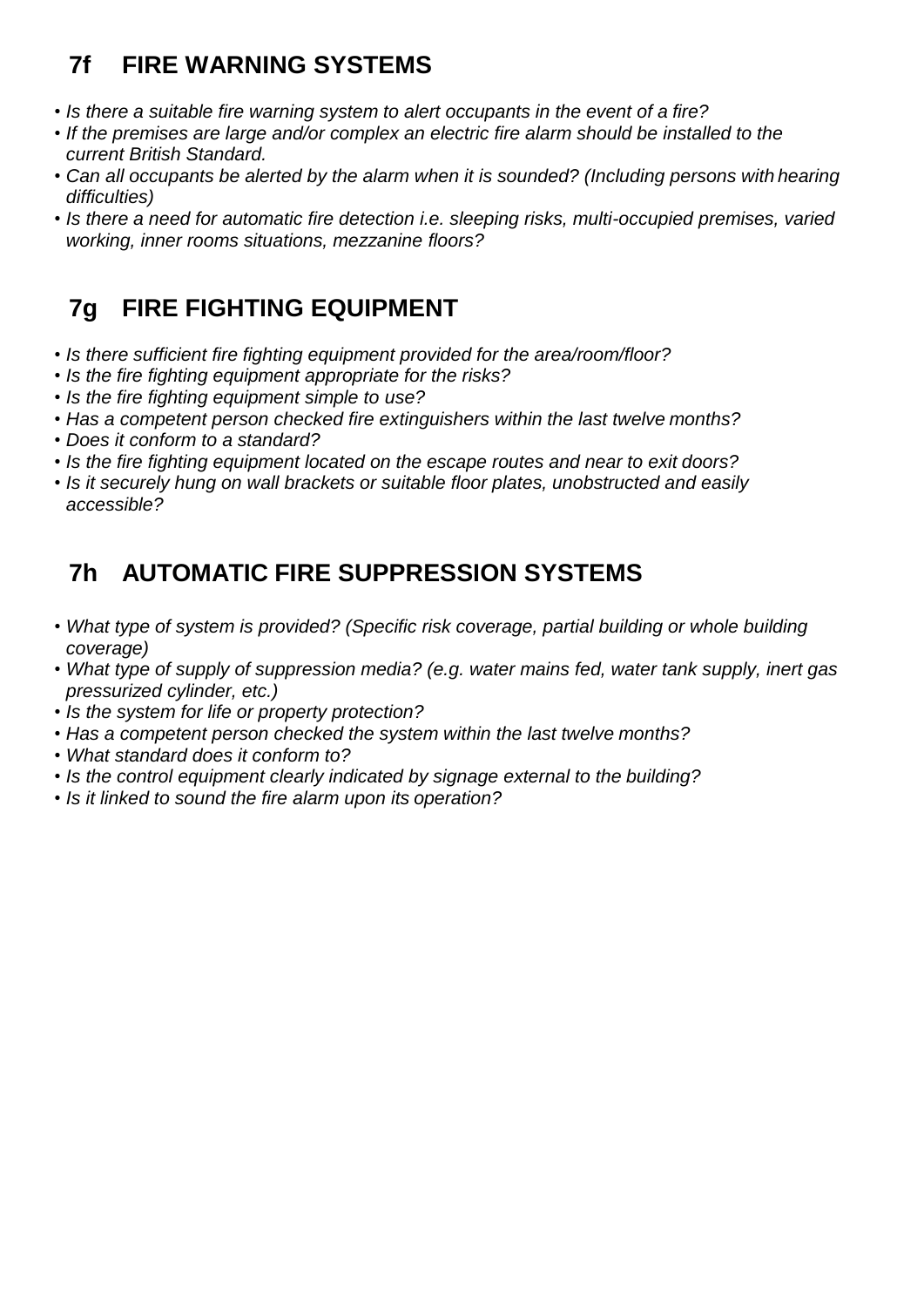### **7f FIRE WARNING SYSTEM**

#### *Commentary:*

The building is fitted with an electrical fire alarm to BS 5839 Part1, category L4 system with automatic fire detection in escape route. The warning siren can be heard throughout the building. The system has been certified and a maintenance contract is in place.

#### *Deficiencies:*

None observed.

# **7g FIRE FIGHTING EQUIPMENT**

#### *Commentary:*

There are fire extinguishers on each floor, one water and one CO2 located within the single stairway and additionally at first floor next to the exit leading to the external fire escape route. There is one Dry Powder and one Fire Blanket provided in the ground floor Tea Room. All equipment has been checked within the previous 12 months and there is a maintenance contract in place.

#### *Deficiencies:*

The fire fighting equipment in the Tea Room is not the most appropriate given the provision of kettle and microwave only. Consider replacement of existing with a 3 litre water extinguisher.

# **7h AUTOMATIC FIRE SUPPRESSION SYSTEMS**

*Commentary: (Type of system, designed and installed to what standard?)* None fitted or required for compliance with the Regulatory Reform (Fire Safety Order) 2005.

*Deficiencies:* Not applicable.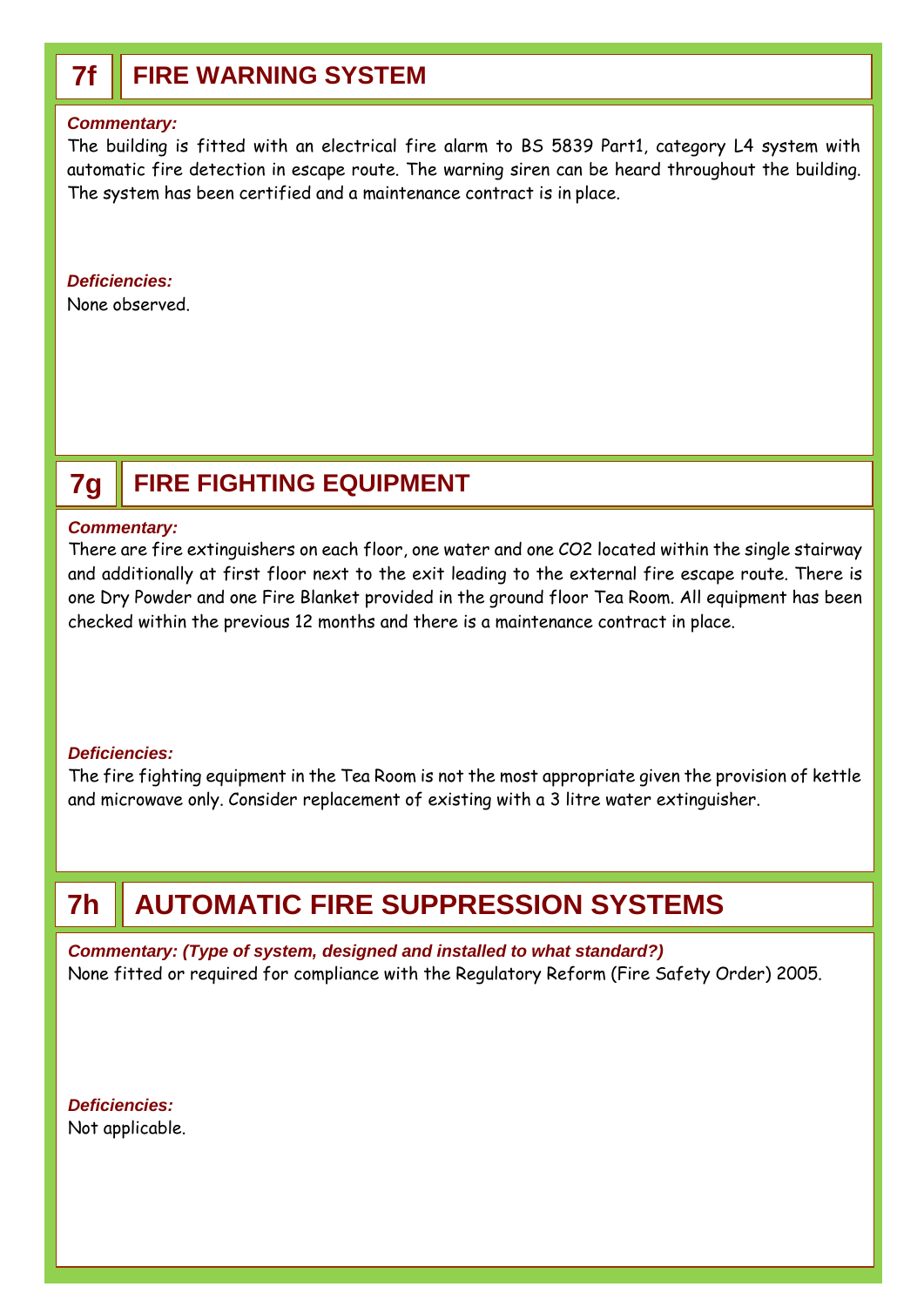# **8 MANAGEMENT – PROCEDURES AND ARRANGEMENTS**

In the course of the fire risk assessment, there is a need to ensure that there are formal, documented procedures for people to follow in the event of fire, and that the procedures in question are appropriate.

### **EMERGENCY ACTION PLAN (EAP)**

Produce an emergency action plan, which details procedures in the event of a fire in the building.

*The EAP should cover:-*

- *all foreseeable events*
- *the action employees should take if they discover a fire*
- *how people will be warned*
- *how the evacuation is carried out (action on hearing fire warning)*
- *inclusion of the evacuation of visitors and people with disabilities*
- *assembly points*
- *procedures for checking the premises have been evacuated*
- *identify escape routes*
- *fire fighting equipment*
- *duties and identities of persons with specific responsibilities in the event of a fire*
- *where appropriate the isolating of machinery and processes*
- *how the fire service are called and by who*
- *liaison with fire service on arrival*
- *the importance of not attempting to re-occupy the building until instructed to do so by the fire and rescue service.*

### **METHOD OF CALLING THE FIRE SERVICE**

Establish and record the method by which the fire service would be called in the event of a fire. *i.e. (Automatic/person)*

**NOTE In cases of false alarms, where the fire and rescue service does not attend the building, the decision to re-enter the building will need to be taken by a responsible person.**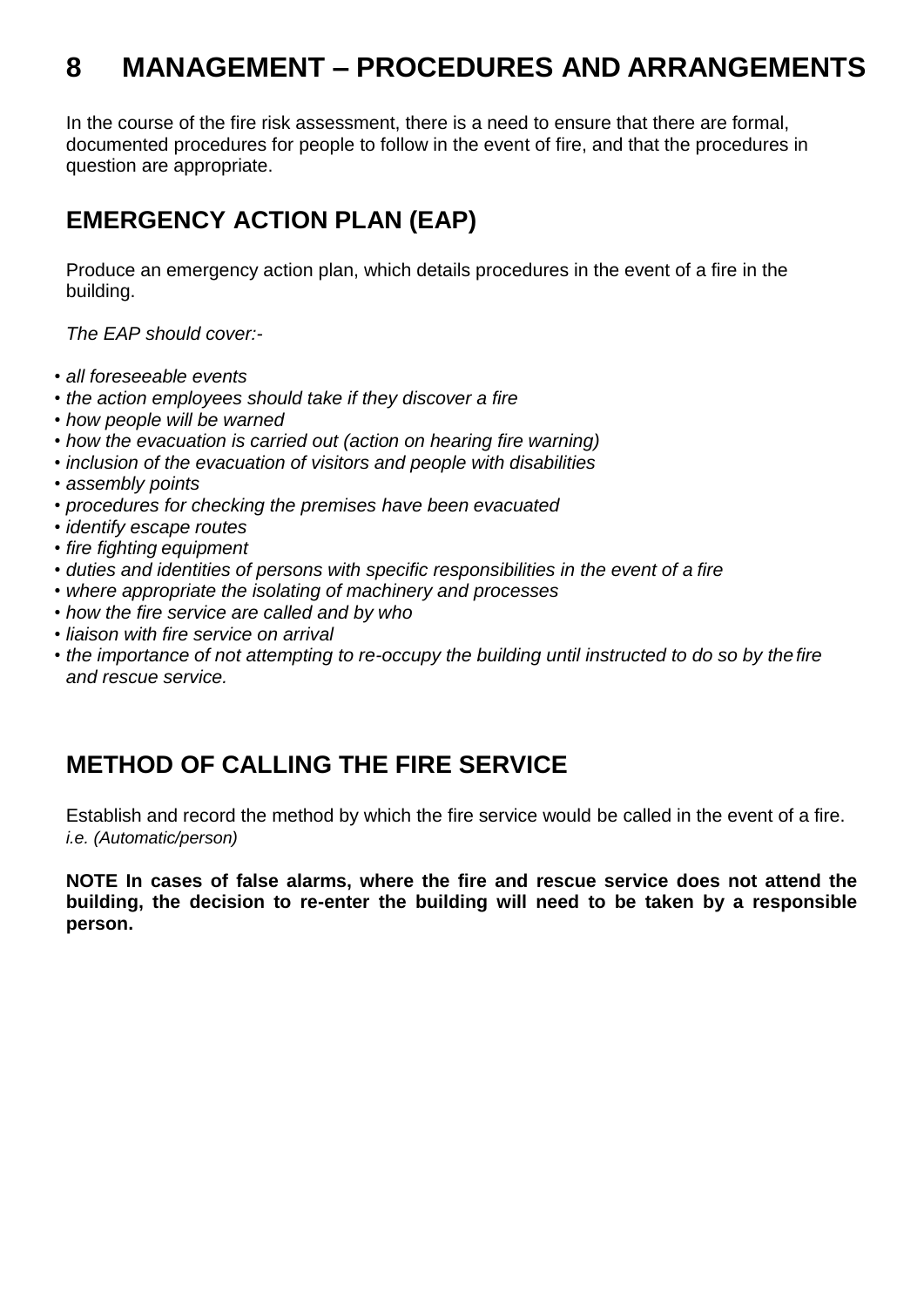*Fire Safety is managed by:*

Mr W Scarlett, owner and employer.

#### *The following competent person(s) are appointed to assist:*

Miss Take, Facilities and Systems Coordinator. Mr D Lyte, Safen Sound Alarm Systems Ltd. Mr J Little, Fire Consultant.

#### *Fire Safety arrangements recorded Commentary:*

Mr W Scarlett has a written Fire Safety Management Plan detailing the responsibilities of individuals in regard to Fire Risk Assessment, Maintenance of Fire Safety Measures, Production of the Emergency Action Plan and Employee Training for fire safety. This is reviewed annually or more frequently due to staff changes or physical changes.

#### **PROCEDURES IN THE EVENT OF FIRE**

#### *Commentary:*

The Emergency Action Plan (EAP) is displayed adjacent to all fire alarm call points and details the Assembly Point, Action on discovery of fire, Action on hearing the fire alarm and Action for visitors and disabled. The EAP duplicates responsibility for calling the fire service and liaison on their arrival.

#### *Deficiencies:*

The EAP requires review to clarify how to call and liaise with emergency services. It also requires detail of the method for ensuring the evacuation has been carried out and all persons accounted for.

#### **METHOD FOR CALLING THE FIRE SERVICE**

#### *Commentary:*

Wherever possible any fire should be confirmed before calling the fire service, the fire alarm sounding may be a false alarm. The senior member of management present at the time will call the fire service using mobile phone, giving the address of the building and information about the location of the fire.

#### *Deficiencies:*

None but see Emergency Action Plan deficiencies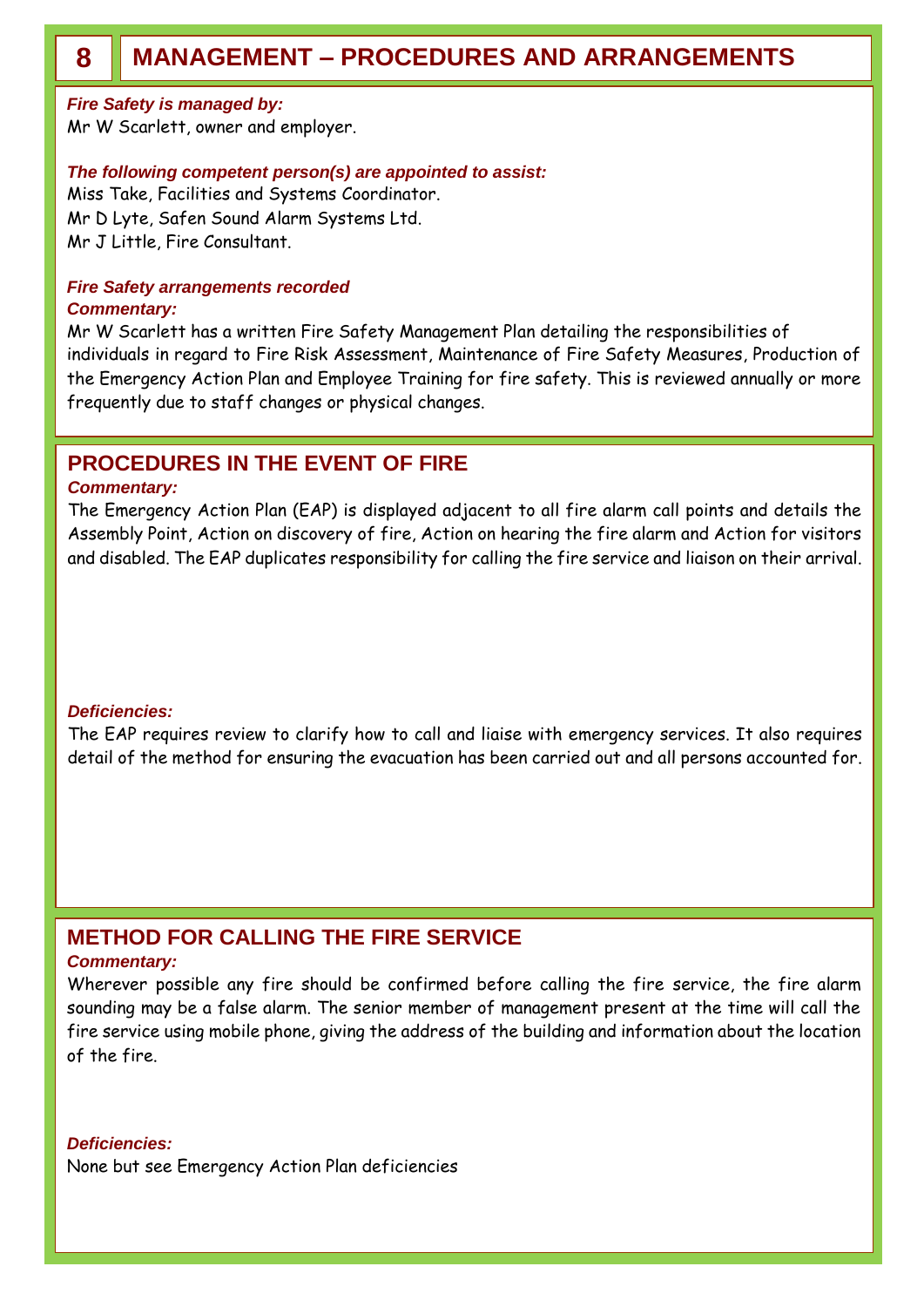## **LIAISON WITH THE FIRE AND RESCUE SERVICE**

In large and complex buildings, it is important that there are arrangements for local fire and rescue service crews to familiarize themselves with the building and, with, for example, the facilities for fire-fighting. In some such buildings, there might be a need for pre-planning emergency procedures with the fire and rescue service. In addition, it is important that the fire procedures for the building address summoning of the fire and rescue service in the event of fire and reception of the fire and rescue service on arrival.

### **ROUTINE INSPECTIONS**

The fire risk assessment is somewhat similar to the MOT inspection of a car; it reflects the conditions found by an assessor at a particular point in time. There is, however, a need to ensure that, on a more routine basis, there are means for detecting deficiencies in fire precautions. Accordingly, it is appropriate for the fire risk assessor to investigate arrangements for suitably trained or instructed building occupants to carry out routine inspections of the fire precautions.

Such inspections need no specialist knowledge, but can make a major contribution towards the maintenance of adequate fire precautions by checking that, for example, manual call points, fire detectors, sprinkler heads, etc. remain unobstructed, self-closing fire doors operate correctly, fire exit doors that are not in normal use open easily and that there is no storage in escape routes that should remain relatively sterile (e.g. protected staircases). Sometimes these matters are addressed in the course of health and safety inspections or more specific fire audits. Often, more frequent day-to-day inspections, of a basic nature, can be carried out by, for example, patrolling security officers.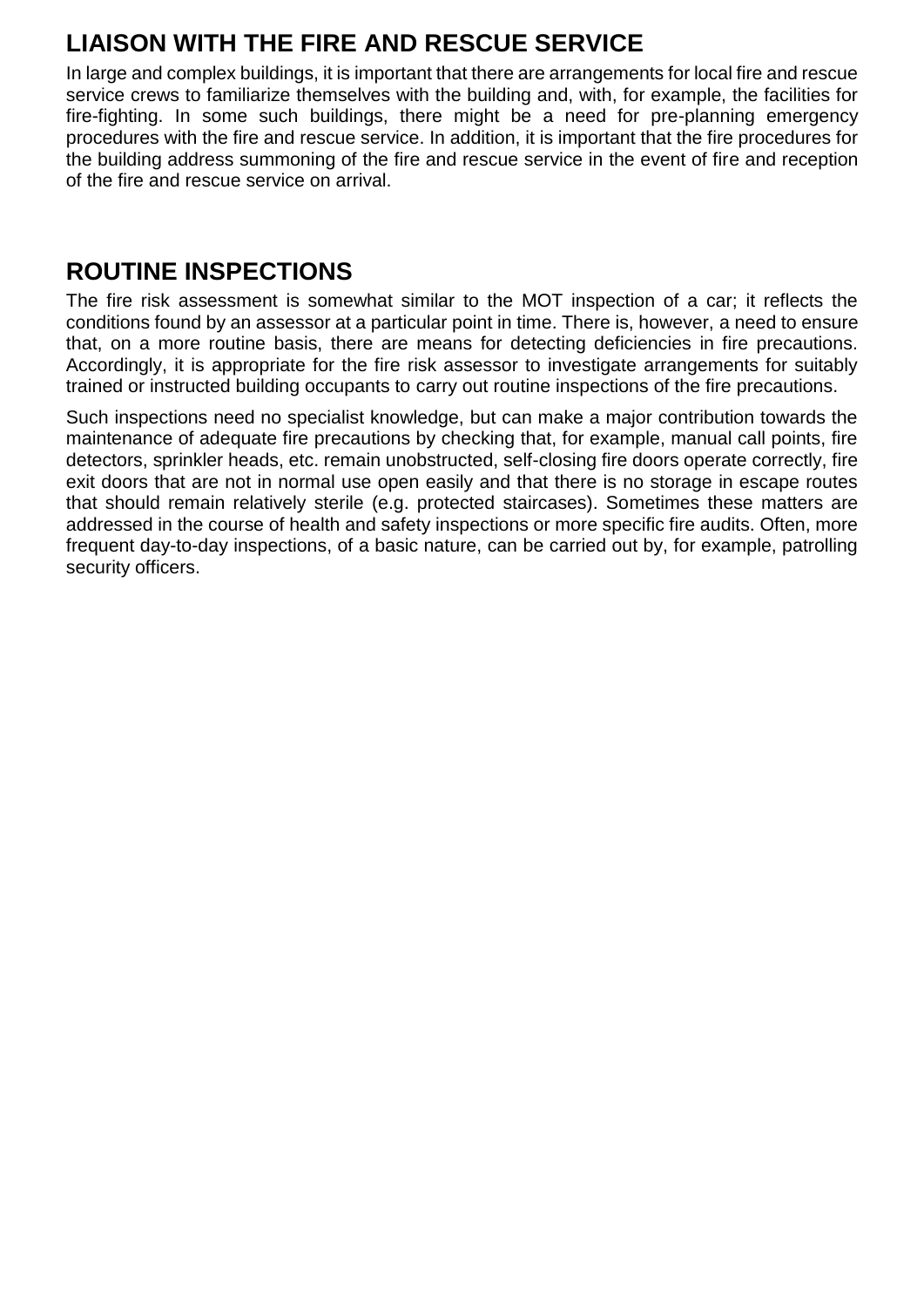#### **LIAISON FOR FIRE AND RESCUE SERVICE PLANNING**

#### *Commentary:*

The size and use of the building is unlikely to be of interest to fire service planning.

#### **ARRANGEMENTS FOR ROUTINE INSPECTIONS OF FIRE PRECAUTIONS** *Commentary:*

Miss Take, Facilities and Systems Coordinator has received training and is responsible for routine checks and testing of all fire precautions for which entries are required in the Fire Safety Log Book.

#### **NOMINATED TRAINED PERSONS USE OF FIRE FIGHTING EQUIPMENT**

#### *Commentary:*

Miss M Marian and Miss Take have received training in the use of fire extinguishers

#### **ASSIST WITH EVACUATION**

#### *Commentary:*

All employees are responsible for assisting their visitors who are not capable of self-evacuation, this includes arranging assistance with other employees. As visitors to the building are infrequent and few in number there are no nominated trained individuals. There are no visitors without appointment.

### **EMERGENCY ACTION PLAN**

*Commentary:*

#### ROBIN HOOD ENTERPRISES

#### **EMERGENCY ACTION PLAN**

#### **ASSEMBLY POINT** – REAR CAR PARK

#### **ACTION ON DISCOVERY OF FIRE**

- SOUND THE ALARM USING THE NEAREST FIRE ALARM CALL POINT
- LEAVE THE BUILDING BY THE NEAREST FIRE EXIT
- DO NOT RE-ENTER THE BUILDING
- REPORT TO THE ASSEMBLY POINT
- CALL THE FIRE AND RESCUE SERVICE BY MOBILE PHONE (AFTER LEAVING THE BUILDING)
- LIAISE WITH THE FIRE AND RESCUE SERVICE ON THEIR ARRIVAL
- ONLY ATTEMPT TO TACKLE SMALL FIRES IF CONFIDENT TO DO SO DO NOT PUT YOURSELF AT RISK

#### **ACTION ON HEARING ALARM**

- LEAVE THE BUILDING BY THE NEAREST FIRE EXIT
- DO NOT RE-ENTER THE BUILDING
- REPORT TO THE ASSEMBLY POINT
- CALL THE FIRE AND RESCUE SERVICE BY MOBILE PHONE (AFTER LEAVING THE BUILDING)
- LIAISE WITH THE FIRE AND RESCUE SERVICE ON THEIR ARRIVAL

#### **VISITORS**

- ENSURE ALL VISITORS AND CONTRACTORS ARE TAKEN TO THE ASSEMBLY POINT
- ASSIST ANY DISABLED PERSONS WITH THEIR EVACUATION AS NECESSARY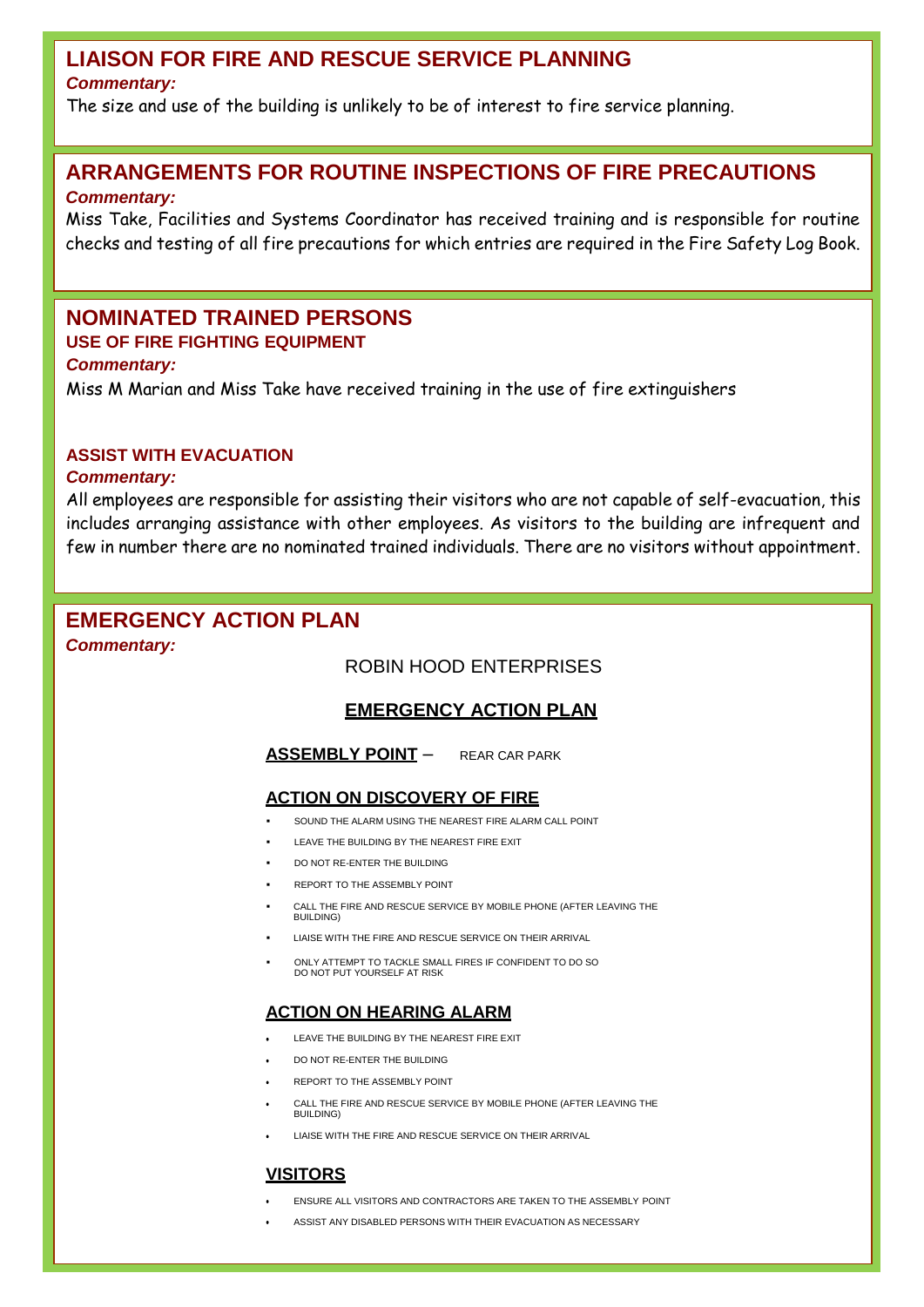# **9 STAFF TRAINING AND FIRE DRILLS**

Since failure of people to react correctly has been associated with many fires that have resulted in serious loss of life, an important part of the fire risk assessment is consideration of arrangements for giving instruction and training to staff on fire safety matters and for carrying out fire drills. Fire safety induction training for all new staff is particularly important.

Thereafter, fire safety refresher training needs to be given periodically. The frequency of refresher training needs to take into account the turnover of staff, the complexity of the building and the fire procedures, and the fire risk. There will often be a need to provide additional, or special, training for people who have special responsibilities in the event of fire; this could, for example, include fire wardens.

Legislation does not specifically require that fire drills are carried out. However, generally fire drills are important in all except the smallest building. The drills are a means of reinforcing training, and provide feedback on the effectiveness of the training that has been carried out.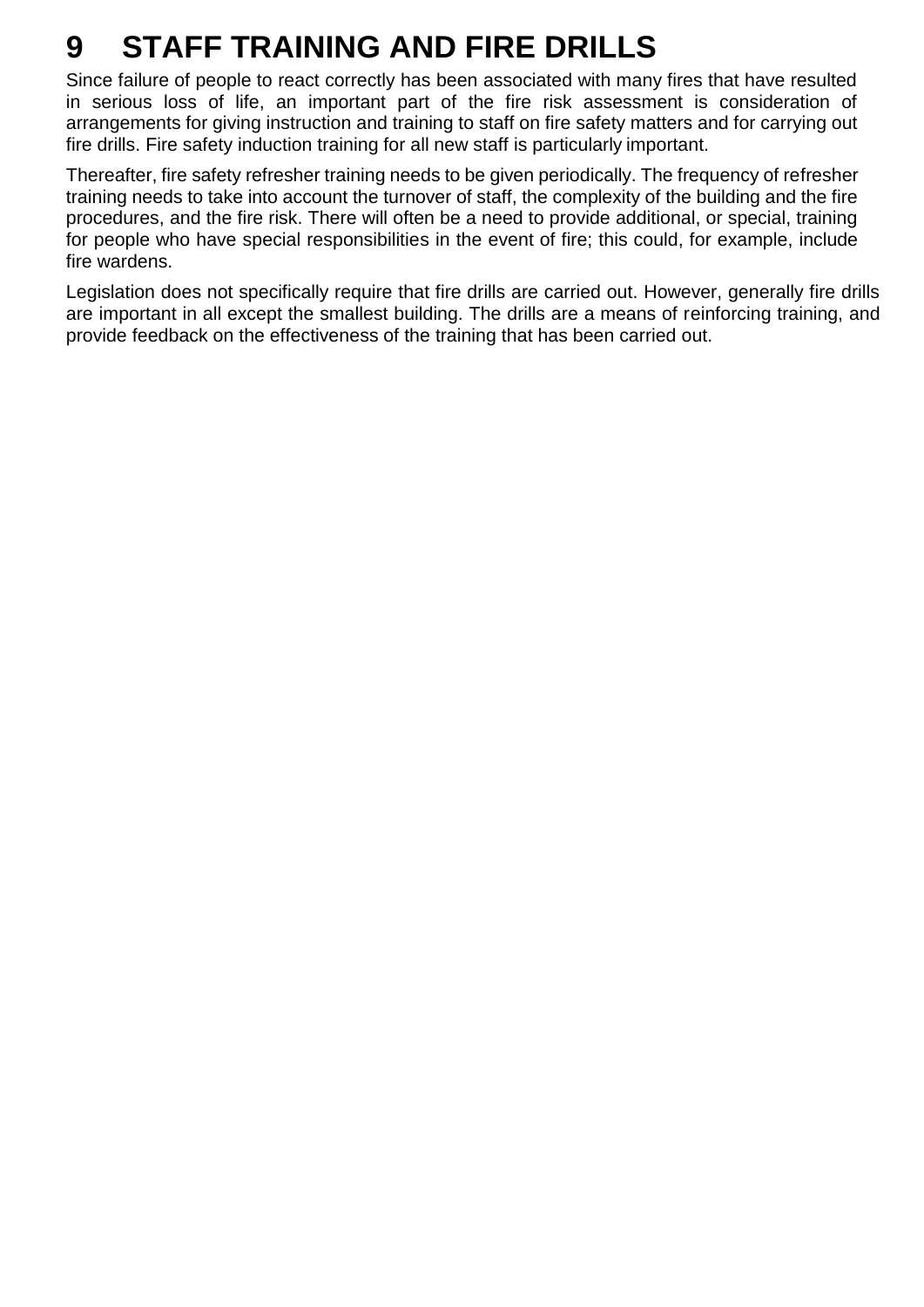## **9 MANAGEMENT – TRAINING**

#### **EMPLOYEE INDUCTION FIRE SAFETY**

#### *Commentary:*

Training is provided by Miss M Marian, the office manager.

On the first day of employment the Emergency Action Plan is explained and all fire escape routes are walked up to the Assembly Point.

#### **EMPLOYEE PERIODIC FIRE SAFETY**

#### *Commentary:*

A six-monthly training meeting is held to remind staff of what to do in the event of fire, the purpose of fire safety measures within the building and the method for reporting of defects. The review and changes to the Fire Risk Assessment explained.

#### **ADDITIONAL TRAINING FOR SPECIAL RESPONSIBILITIES**

#### **(eg. Fire Warden, assisting with evacuation)** *Commentary:*

Both Nominated employees are experienced and trained for their special responsibilities; further training to assist their development is considered during an annual staff review in October. The Fire Consultant and fire alarm engineer are not employees but the company requirement is for them to have third party accreditation.

#### **FIRE DRILLS**

*Commentary:* Fire drills are carried out annually in winter months under emergency lighting conditions.

#### **EMPLOYEES OF OUTSIDE ORGANISATIONS**

#### *Commentary:*

There is a signing in process at reception which includes outside contractors confirming their understanding of the Emergency Action Plan. A copy of the EAP is displayed in Reception.

#### **RECORDS OF TRAINING AND DRILLS**

#### *Commentary:*

All employees' training, including fire safety training, is recorded on their individual PR file which is stored electronically. Fire Drills are recorded in the Fire Safety Log Book, provided by the local Fire Service which is stored electronically.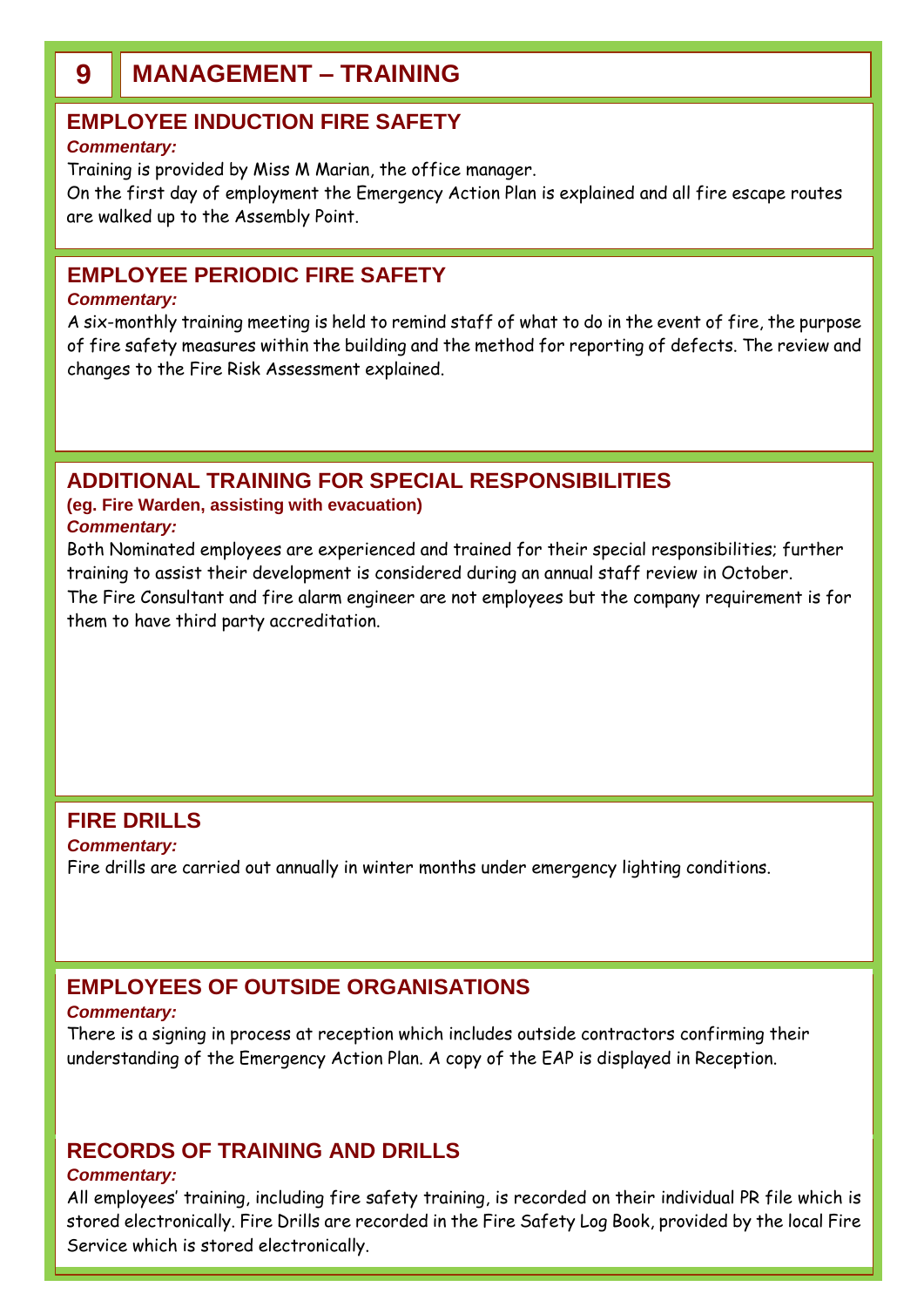# **10 MANAGEMENT – MAINTENANCE & TESTING**

### **MAINTENANCE AND TESTING OF FIRE PROTECTION MEASURES**

- Are there adequate arrangements for testing and maintenance of all fire protection measures?
- Is the workplace itself adequately maintained in order to avoid certain fire hazards?

NOTE Recommendations for testing and maintenance of systems are given in the relevant British Standards for the particular systems and equipment.

### **RECORD KEEPING**

Legislation does not specifically require that records of training, inspection, testing, maintenance, etc. are kept. Nevertheless, such records are an important means of demonstrating, if required, that all legislative obligations have been satisfied.

Consider :

- any records that exist
- to make recommendations, where appropriate, for keeping of records.

• records can also be important in demonstrating that there have been no breaches of good practice that could result in litigation in the event of injury to an occupant of the building in the event of fire.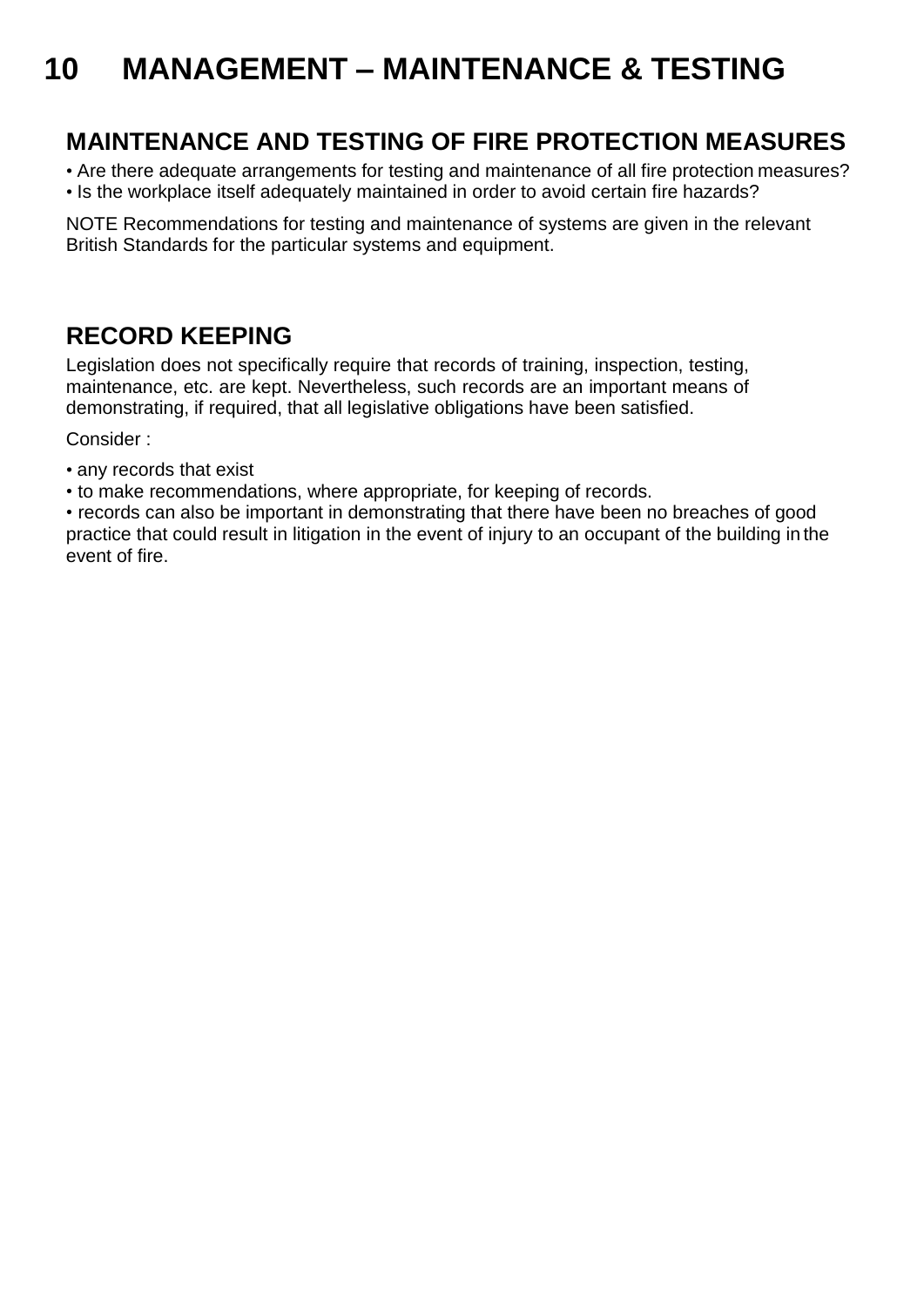| <b>MANAGEMENT - MAINTENANCE &amp; TESTING</b><br>10                                                                                                                                                                                                                                                                                                                                    |  |  |  |  |  |  |
|----------------------------------------------------------------------------------------------------------------------------------------------------------------------------------------------------------------------------------------------------------------------------------------------------------------------------------------------------------------------------------------|--|--|--|--|--|--|
| Is there a maintenance programme for the fire protection measures in the premises<br>by appropriate competent person(s)<br>Yes<br>$\sqrt{A\Theta}$<br>Contracts are in place for Buildings maintenance, including emergency call out arrangements.                                                                                                                                     |  |  |  |  |  |  |
| <b>Deficiencies:</b><br>See deficiencies comments under section 7a                                                                                                                                                                                                                                                                                                                     |  |  |  |  |  |  |
| Are regular checks of fire resisting doors, walls & partitions carried out<br>Yes / $\overline{A}$<br>This is done by the Facilities and Systems Coordinator at monthly intervals. Arrangements for<br>reporting defects are in place for repairs as they are discovered.<br><b>Deficiencies:</b><br>None                                                                              |  |  |  |  |  |  |
| Yes / No<br>Are regular checks of escape routes & exit doors carried out<br>Checked weekly and recorded in the Fire Safety Log Book<br><b>Deficiencies:</b><br>See deficiencies comments under section 7a                                                                                                                                                                              |  |  |  |  |  |  |
| Are regular checks of fire safety signs carried out<br>Yes / No<br>Checked monthly by the Facilities and Systems Coordinator and recorded in the Fire Safety Log<br>Book. Arrangements for reporting defects are in place for repairs as they are discovered.<br>Deficiencies: none                                                                                                    |  |  |  |  |  |  |
| Is there a service and test regime for the fire warning system<br>Yes / $\mathsf{A}\mathsf{B}$                                                                                                                                                                                                                                                                                         |  |  |  |  |  |  |
| Weekly Testing Carried out by the Facilities and Systems Coordinator.<br>Annually Serviced Carried out by Safen Sound Alarm Systems Ltd.<br>Deficiencies: None                                                                                                                                                                                                                         |  |  |  |  |  |  |
| Is there a service and test regime for the emergency lighting system<br>Yes / $\mathsf{A}\mathsf{B}$<br>Service and test done as required under British Standard 5266.<br>Monthly Carried out by the Facilities and Systems Coordinator.<br>Annually Carried out by ABC Electrics Ltd. As per contract.<br><b>Deficiencies:</b><br>Testing has been at quarterly intervals not monthly |  |  |  |  |  |  |
|                                                                                                                                                                                                                                                                                                                                                                                        |  |  |  |  |  |  |
| Yes / $A\theta$<br>Is there maintenance of the fire fighting equipment<br>Service and test done as required under British Standard 5306 Part 3<br><b>Monthly</b> Carried out by the Facilities and Systems Coordinator.<br>Annually Carried out by Outlaw FFE Ltd. (BAFE registered). As per contract.                                                                                 |  |  |  |  |  |  |
| <b>Deficiencies: None</b>                                                                                                                                                                                                                                                                                                                                                              |  |  |  |  |  |  |
| Are records kept & their location identified<br>Yes / $\mathsf{A}\mathsf{B}$<br>Building maintenance records are kept separately; the records for all other aspects are kept in the<br>Fire Safety Log Book. This is stored electronically and available via the owner, office manager or<br>Facilities and Systems Coordinator.<br>Deficiencies: None                                 |  |  |  |  |  |  |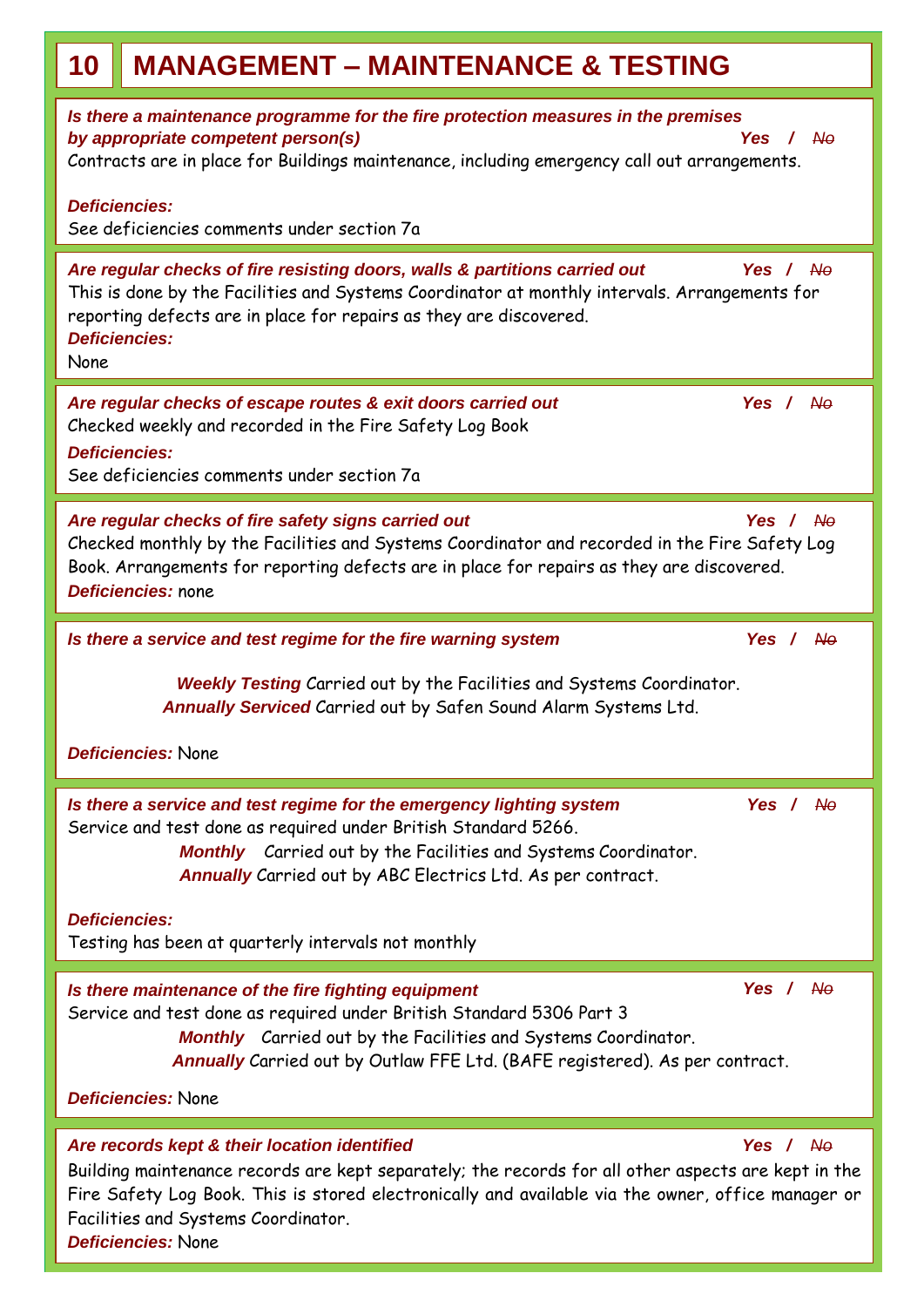# **11 FIRE RISK ASSESSMENT**

### **ASSESSMENT OF LIKELY CONSEQUENCES OF FIRE**

- Consequences need to take into account the extent of injury that would occur to occupants in anticipated scenarios, and take into account the number of occupants likely to be affected.
- Consequences are more serious if a greater number of occupants are affected.
- Equally, serious consequences include, for example, a situation in which there is a high likelihood that a small number of occupants (even one) will be subject to serious injury in the event of fire.
- The likely consequences of fire need not, and usually cannot, be expressed in a statistical manner (e.g. probability of death or serious injury). All that is required is a subjective judgement that classifies likely consequences of fire into one of several pre-determined categories.
- Since the assessment of these factors is subjective, the use of numbers to express fire risk does not confer any greater accuracy to the assessment of fire risk.
- The pre-determined categories of likely consequences of fire may be described in the form of words, such as "slightly harmful", "harmful" and "extremely harmful", provided these terms are defined, or in the form of numbers (e.g. 1, 2 and 3), but there will be a need for at least three categories.
- However, if likely consequences are expressed in the form of numbers, care is necessary to ensure that it is not implied, for instance, that a likelihood of "2" indicates that fire is twice as likely to result in casualties compared to a likelihood of "1".

### **ASSESSMENT OF FIRE RISK**

• In the process of every fire risk assessment, an assessment should be made of the fire risk in the building. It is usual and acceptable for the fire risk to be expressed in terms of one of a number of pre-determined categories of risk (e.g. "trivial", "tolerable", "moderate", "substantial" or "intolerable").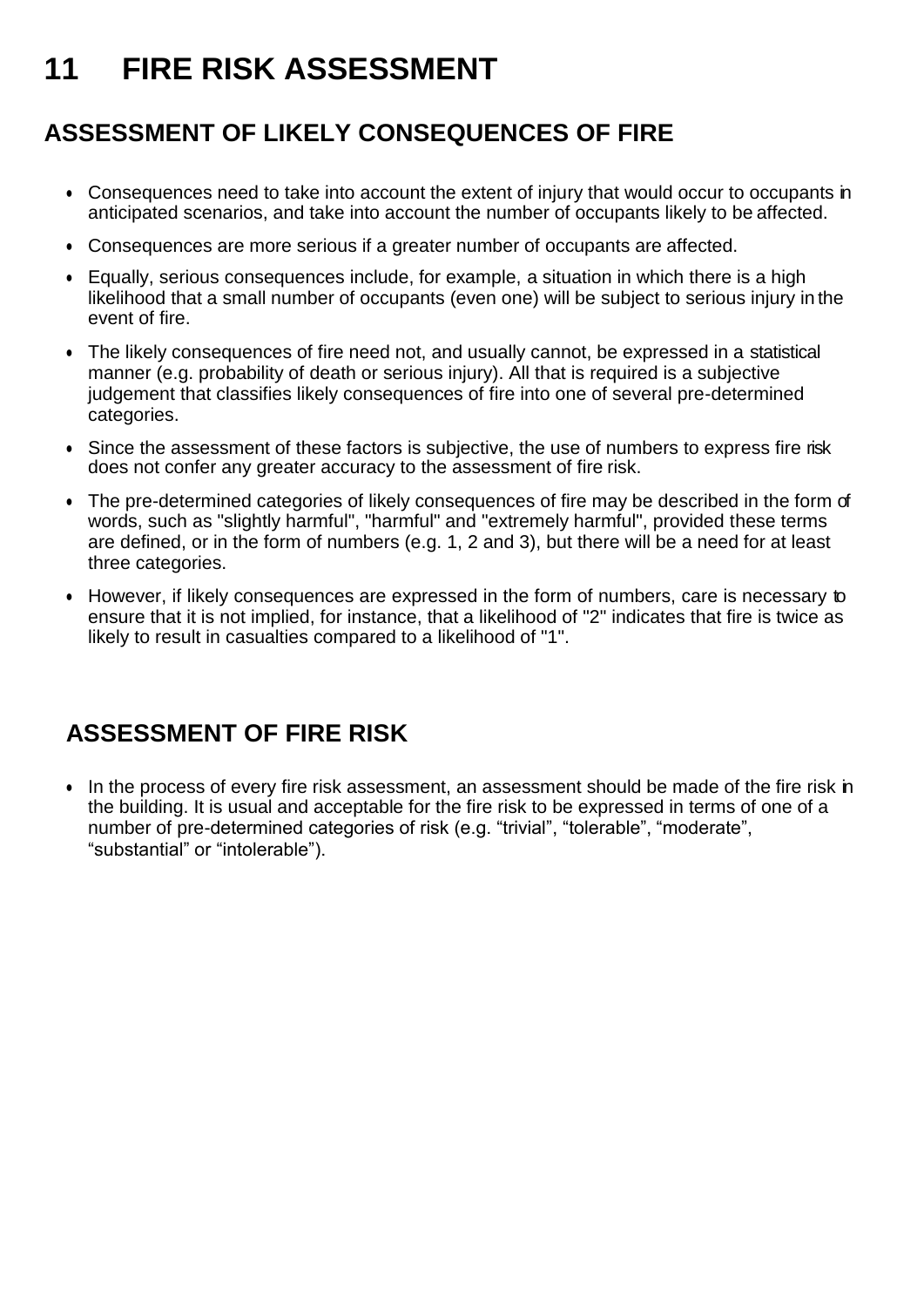| <b>FIRE RISK ASSESSMENT</b><br>11                                                                                                                                                                                                                                                                                                                                                                                                                          |  |  |  |  |  |  |  |  |  |
|------------------------------------------------------------------------------------------------------------------------------------------------------------------------------------------------------------------------------------------------------------------------------------------------------------------------------------------------------------------------------------------------------------------------------------------------------------|--|--|--|--|--|--|--|--|--|
| Taking into account the fire prevention measures observed at the time of this risk<br>assessment, it is the opinion of the Fire Risk Assessor that the hazard from fire (likelihood<br>of fire) at these premises is:                                                                                                                                                                                                                                      |  |  |  |  |  |  |  |  |  |
| <b>Medium</b><br>X.<br><b>High</b><br>Low                                                                                                                                                                                                                                                                                                                                                                                                                  |  |  |  |  |  |  |  |  |  |
| Taking into account the nature of the premises and the occupants, as well as the fire<br>protection and procedural arrangements observed at the time of this fire risk assessment,<br>it is the opinion of the Fire Risk Assessor that the consequences for life safety in the<br>event of fire would be:                                                                                                                                                  |  |  |  |  |  |  |  |  |  |
| X<br><b>Extreme harm</b><br>Moderate harm<br><b>Slight harm</b>                                                                                                                                                                                                                                                                                                                                                                                            |  |  |  |  |  |  |  |  |  |
| Accordingly, it is considered that the risk to life from fire at these premises is:                                                                                                                                                                                                                                                                                                                                                                        |  |  |  |  |  |  |  |  |  |
| <b>Substantial</b><br><b>Intolerable</b><br><b>Trivial</b><br><b>Tolerable</b><br><b>Moderate</b><br>Χ                                                                                                                                                                                                                                                                                                                                                     |  |  |  |  |  |  |  |  |  |
| <b>RISK LEVEL ACTION AND TIMESCALE</b>                                                                                                                                                                                                                                                                                                                                                                                                                     |  |  |  |  |  |  |  |  |  |
| <b>Trivial -</b> No action is required and no detailed records need be kept.                                                                                                                                                                                                                                                                                                                                                                               |  |  |  |  |  |  |  |  |  |
| <b>Tolerable -</b> No major additional fire precautions required. However, there might be a need for<br>reasonably practicable improvements that involve minor or limited cost.                                                                                                                                                                                                                                                                            |  |  |  |  |  |  |  |  |  |
| <b>Moderate</b> - It is essential that efforts are made to reduce the risk. Risk reduction measures,<br>which should take cost into account, should be implemented within a defined time period. Where<br>moderate risk is associated with consequences that constitute extreme harm, further assessment<br>might be required to establish more precisely the likelihood of harm as a basis for determining<br>the priority for improved control measures. |  |  |  |  |  |  |  |  |  |
| <b>Substantial -</b> Considerable resources might have to be allocated to reduce the risk. If the<br>premises is unoccupied, it should not be occupied until the risk has been reduced. If the<br>premises is occupied, urgent action should be taken.                                                                                                                                                                                                     |  |  |  |  |  |  |  |  |  |
| <b>Intolerable -</b> Premises (or relevant area) should not be occupied until the risk is reduced.                                                                                                                                                                                                                                                                                                                                                         |  |  |  |  |  |  |  |  |  |
| (Note that, although the purpose of this section is to place the fire risk in context, the<br>above approach to fire risk assessment is subjective and for guidance only. All hazards<br>and deficiencies identified in this report should be addressed by implementing all<br>recommendations contained in the following action plan.)                                                                                                                    |  |  |  |  |  |  |  |  |  |
| The fire risk assessment should be reviewed regularly.                                                                                                                                                                                                                                                                                                                                                                                                     |  |  |  |  |  |  |  |  |  |
|                                                                                                                                                                                                                                                                                                                                                                                                                                                            |  |  |  |  |  |  |  |  |  |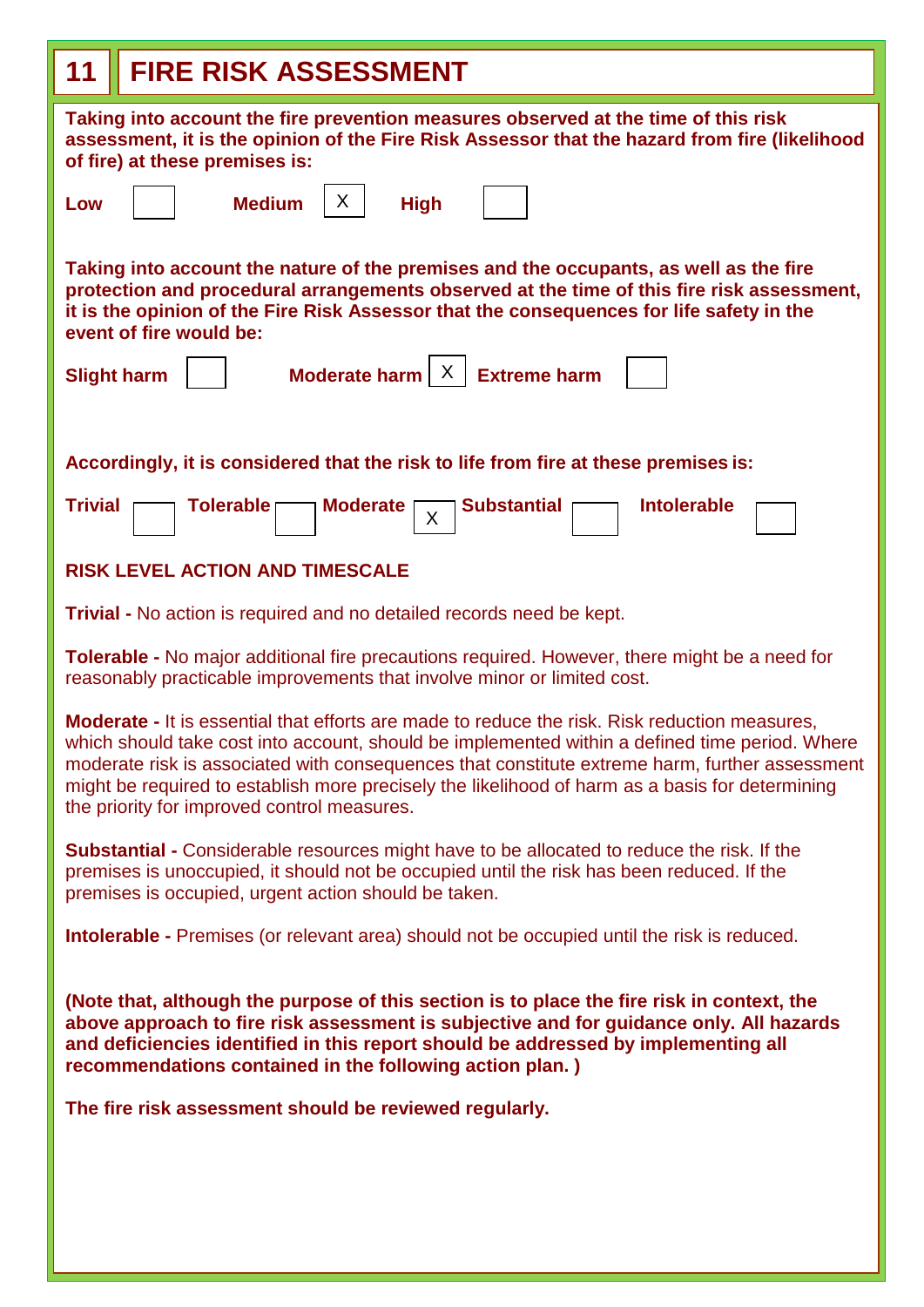# **12 ACTION PLAN**

- Make a list of the fire safety deficiencies found from the fire risk assessment.
- Prioritise and rectify the deficiencies.
- Once fully rectified, amend the fire risk assessment sheets and fire safety records.
- Review the fire risk assessment as appropriate.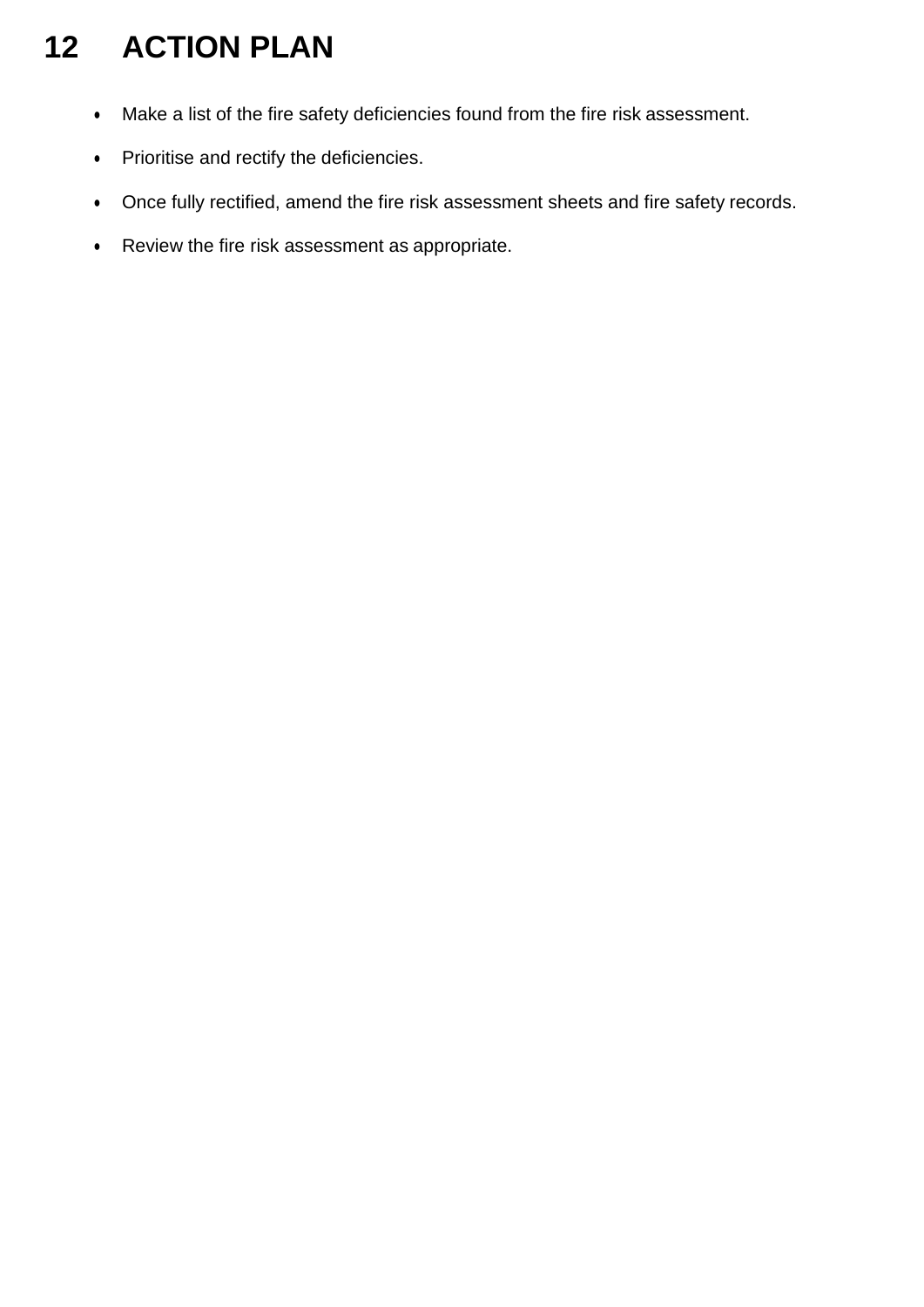# **12 ACTION PLAN**

| To remedy the deficiencies identified in sections 8 to 17, the following recommendations should<br>be implemented in order to reduce fire risk to, or maintain it at, the following level:<br><b>Trivial</b><br><b>Tolerable</b><br>$\mathsf{X}$ |                 |          |                                |                                 |                          |  |  |  |  |
|--------------------------------------------------------------------------------------------------------------------------------------------------------------------------------------------------------------------------------------------------|-----------------|----------|--------------------------------|---------------------------------|--------------------------|--|--|--|--|
| <b>Deficiency/Rectification</b>                                                                                                                                                                                                                  | <b>Priority</b> |          | Date to be<br><b>Rectified</b> | <b>Date</b><br><b>Rectified</b> | <b>Action by</b><br>whom |  |  |  |  |
| Review Emergency Action Plan with particular regard to<br>calling the fire service, meeting fire service on arrival and<br>sweep search to confirm clear evacuation.                                                                             |                 | 3 weeks  | 21/04/20                       |                                 | W Scarlett               |  |  |  |  |
| Provide 3 litre Water fire extinguisher in Tea Room to<br>replace existing Dry Powder and Fire Blanket                                                                                                                                           |                 | 6 months | At next<br>Service<br>15/10/20 |                                 | Miss Take                |  |  |  |  |
| Arrange repair of 2 emergency light fittings,<br>change frequency of system testing to monthly.                                                                                                                                                  |                 | 2 weeks  | 14/04/20                       |                                 | <b>Miss Take</b>         |  |  |  |  |
| Install fire resisting glazing to areas within 1.8 metres<br>of external fire escape.                                                                                                                                                            |                 | 2 months | 31/05/20                       |                                 | W Scarlett               |  |  |  |  |
| Have intumescent strips and smoke seals fitted to<br>self-closing fire-resisting doors.                                                                                                                                                          | 3 months        |          | 30/06/20                       |                                 | Miss Take                |  |  |  |  |
| Arrange repairs/replacement of doors fitted with panic bar<br>furniture. Investigate and report to W Scarlett why this<br>matter was not identified by existing checks and<br>arrangements.                                                      | 2 weeks         |          | 14/04/20                       |                                 | Miss Take                |  |  |  |  |
|                                                                                                                                                                                                                                                  |                 |          |                                |                                 |                          |  |  |  |  |